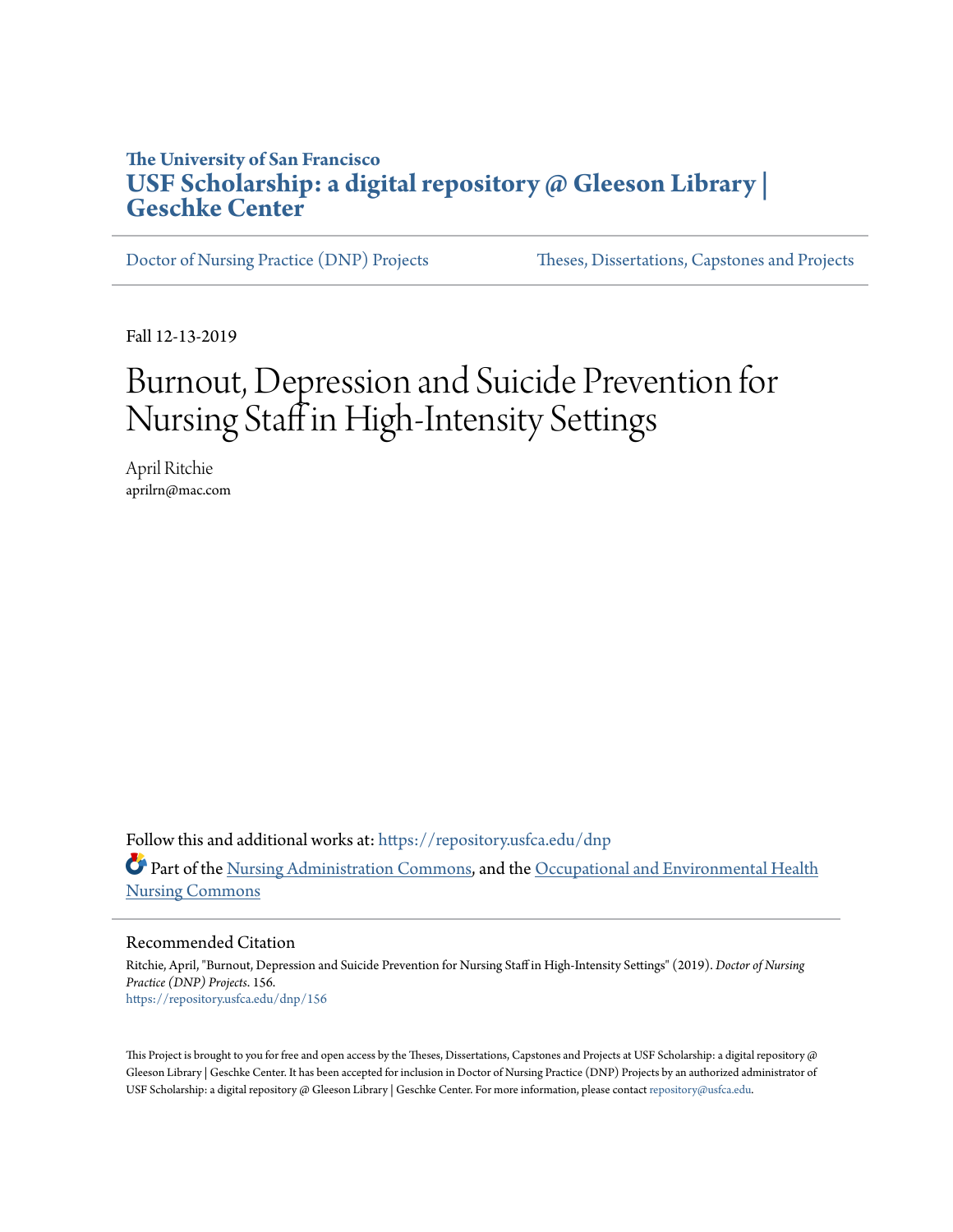Burnout, Depression, and Suicide Prevention for Nursing Staff in High-Intensity Settings

April Ritchie

University of San Francisco

October 21, 2018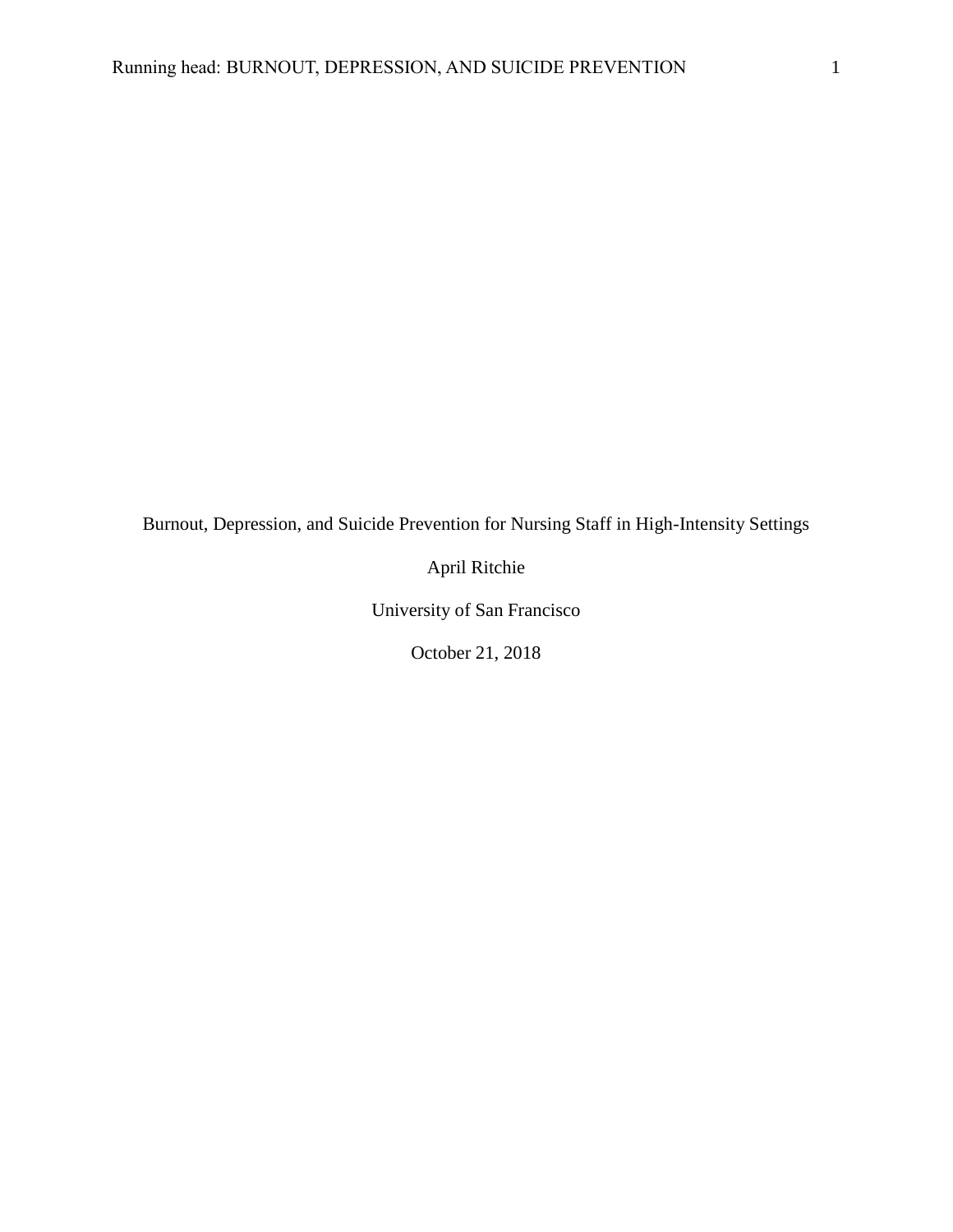### TABLE OF CONTENTS

| <b>Section I. Title and Executive Summary</b> |                |
|-----------------------------------------------|----------------|
|                                               | $\mathbf{1}$   |
|                                               | $\overline{4}$ |
| <b>Section II. Introduction</b>               |                |
|                                               | 5              |
|                                               | 6              |
|                                               | 6              |
|                                               | 9              |
|                                               | 10             |
| <b>Section III. Methods</b>                   |                |
|                                               | 11             |
|                                               | 11             |
|                                               | 14             |
|                                               | 16             |
|                                               | 17             |
| <b>Section IV. Discussion</b>                 |                |
| $\mathbf{r}$ . The set of $\mathbf{r}$        | 19             |
|                                               | 19             |
|                                               | 22             |
| <b>Section VI. Appendices</b>                 |                |
|                                               | 26             |
|                                               | 29             |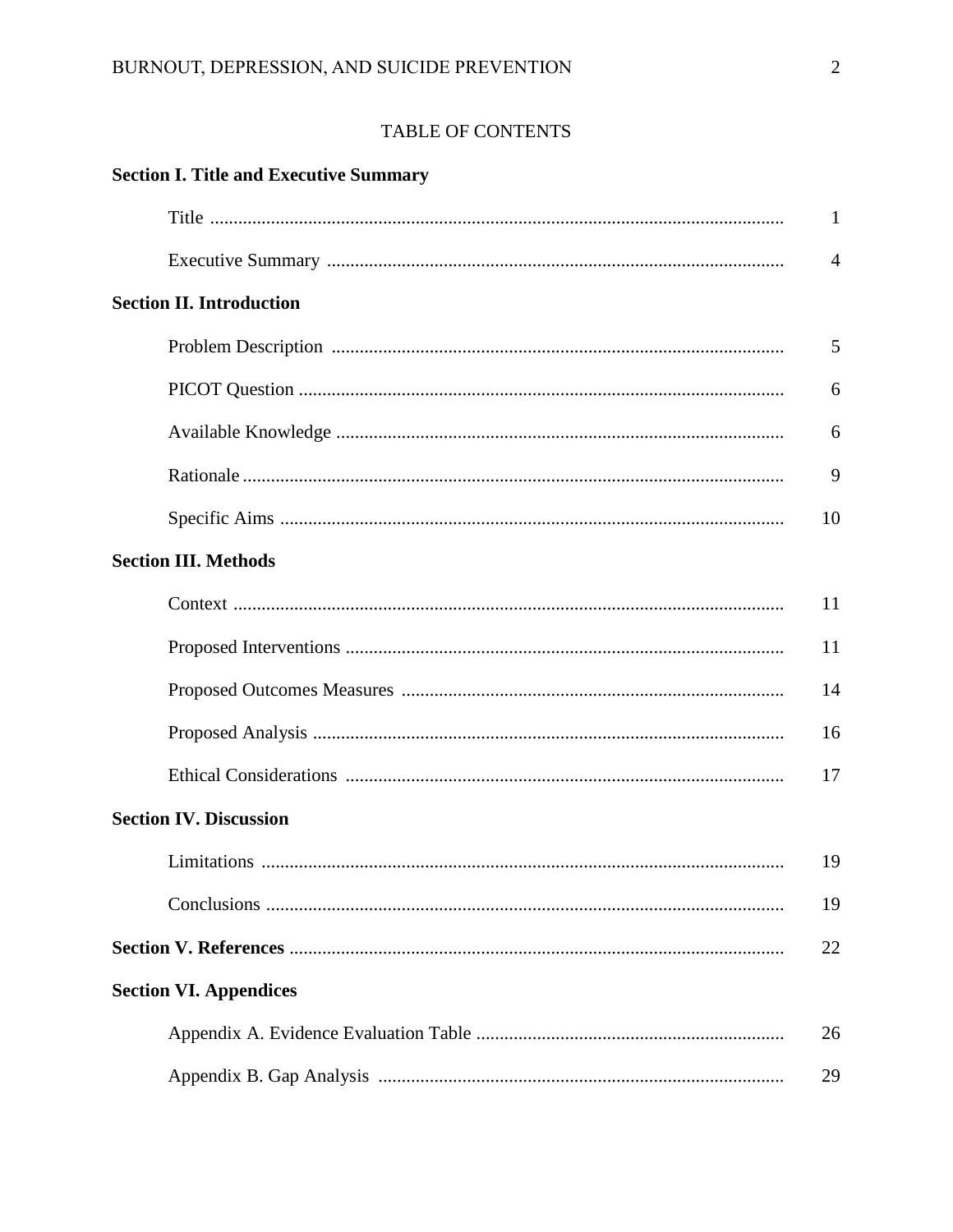| 30 |
|----|
| 31 |
| 32 |
| 33 |
| 35 |
| 36 |
| 37 |
| 38 |
| 39 |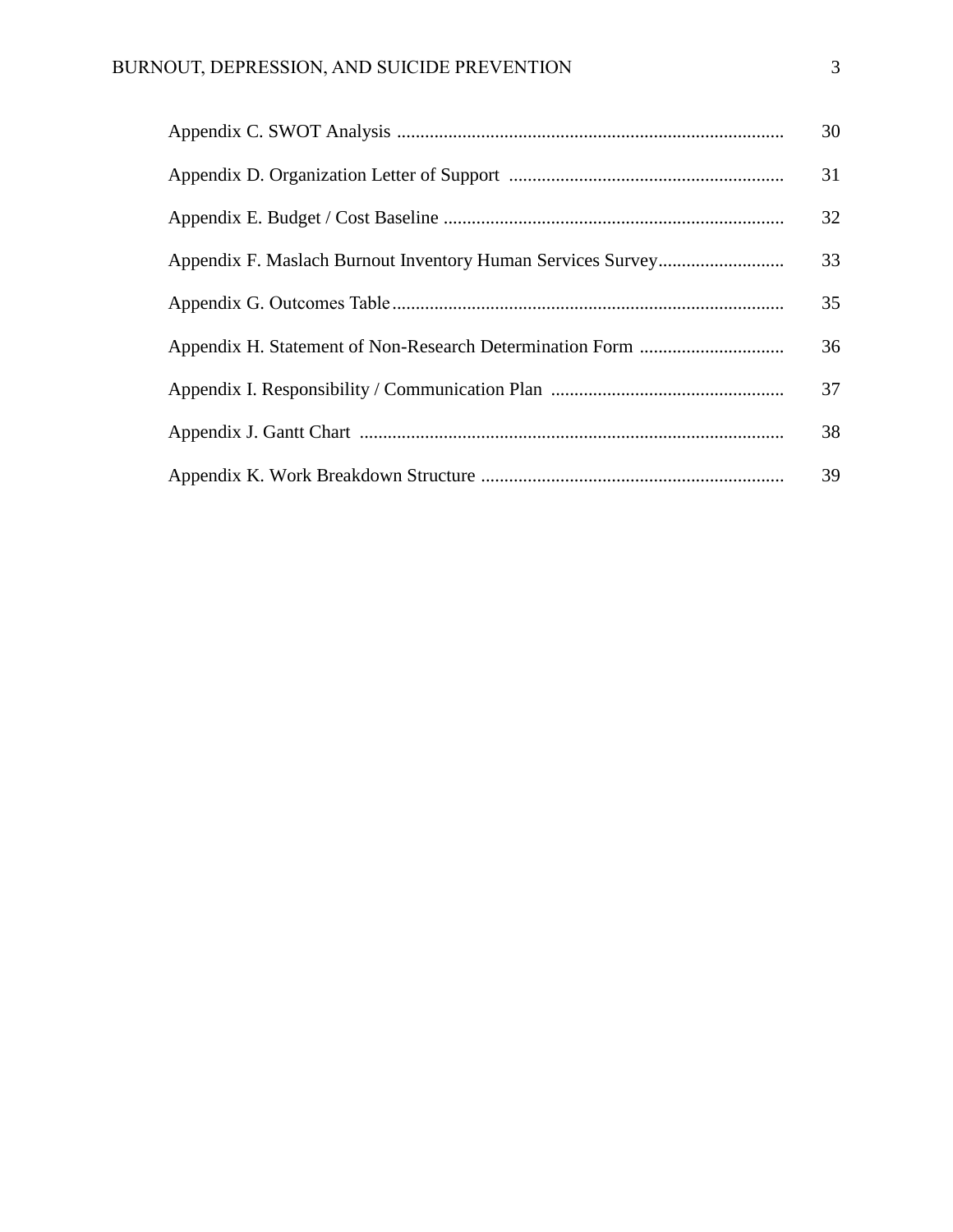#### **Executive Summary**

Nurses working in high-intensity settings experience burnout at higher rates than in other nursing areas. Burnout in healthcare is a problem estimated as high as 70% by the Agency for Healthcare Research and Quality. Burnout can lead to depressive symptoms, which can lead to suicidal ideation in affected healthcare providers, which makes early identification and treatment of utmost importance to the mental and physical wellbeing of these nurses.

The purpose of this project is to examine burnout in nursing staff working in highintensity areas of the hospital in order to help identify burnout and/or depressive symptoms before they lead to suicidal ideation, as well as creating a mechanism for treatment when these issues are identified. Healer Education, Assessment and Referral program implementation will be the process improvement project implemented to identify nursing staff burnout, depressive symptoms, and suicide risk. Nurses are the healers included in the education on burnout and depressive symptom identification. The nurses will be introduced to an interactive screening program, offered online and anonymously, to voluntarily participants to determine if treatment is necessary to improve depression and remove suicidal ideation.

The main outcome of interest will be improvement in burnout scores on the Maslach Burnout Inventory pre- and post-educational intervention, as well as participation in the online interactive screening survey. The rates of stress recognition on the annual safety attitude questionnaire and nurse turnover rates will also be reviewed for improvements. Other variables to be analyzed in relation to burnout will include age, gender, educational level, work unit, and number of years as a nurse. The overall goal is to see improvements in burnout scores, stress recognition scores and turnover rates of nursing staff.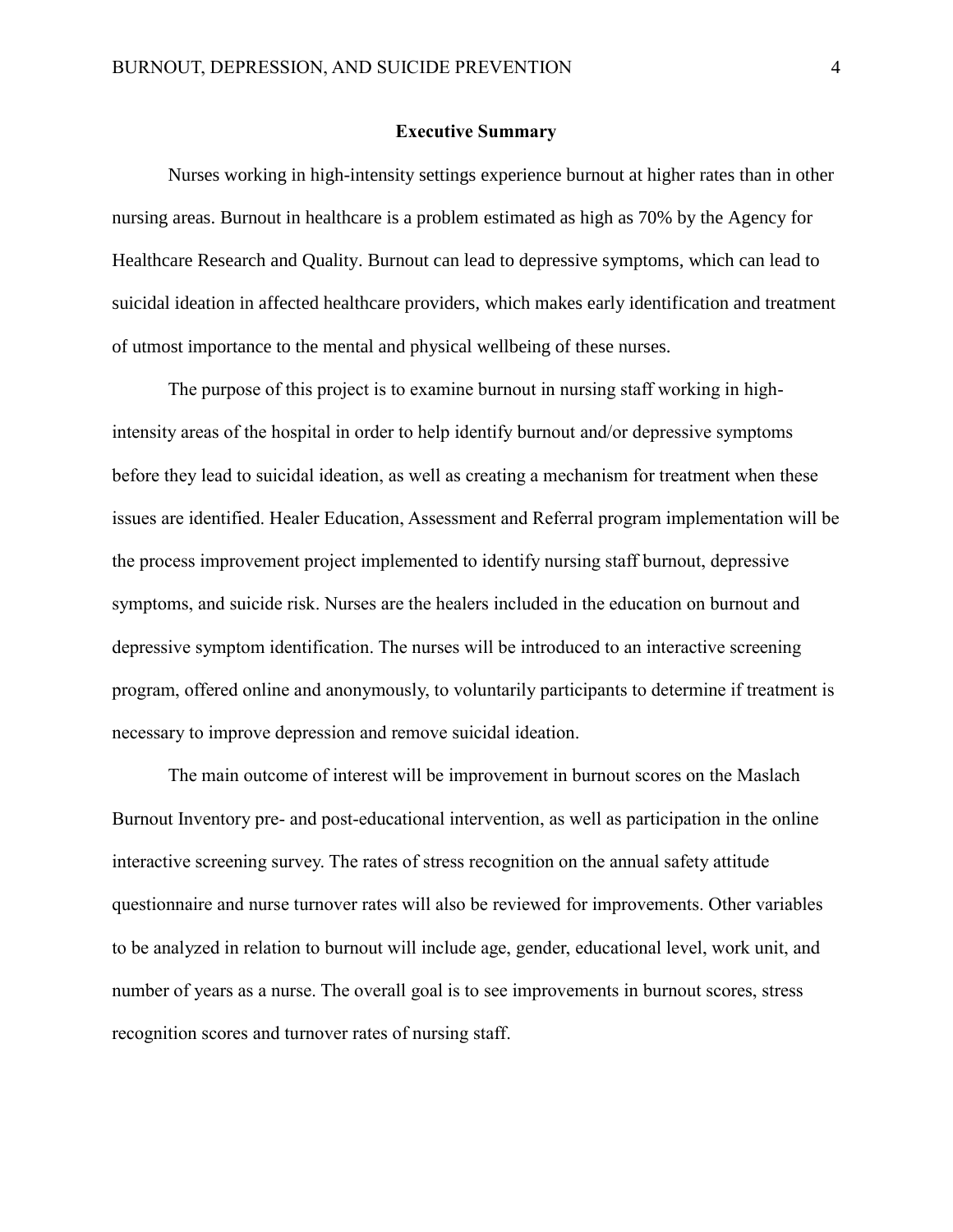#### **Section II: Introduction**

Burnout in healthcare has been estimated to be as high as 70% in nursing staff, according to the Agency for Healthcare Research and Quality (as cited in Bridgeman, Bridgeman, & Barone, 2018). Nurses working in high-intensity settings experience burnout at higher rates than other nursing areas due to many factors, including fluctuating workloads, reduced staffing, complex procedures, and intense life and death situations (Vasconcelos, Martino, & Franca, 2018). The emergency department (ED) and the labor and delivery (L&D) department are highintensity departments of the hospital with unpredictable volumes of patients, over-crowding, patients who have experienced trauma, and patients with high-risk conditions requiring quick responses, which creates stress for the nurses (Rozo, Olson, Thu, & Stutzman, 2017). The adult intensive care unit (ICU) and the neonatal intensive care unit (NICU) have somewhat more predictable volumes, yet the patients and families in these units have physical, social, and psychological problems that create extra burden and stress for the nurses providing their care (Profit et al., 2014). These factors can lead to burnout for nurses in these high-intensity settings.

#### **Problem Description**

Healthcare burnout has been described as physical and behavioral symptoms such as anger, frustration, and characteristics seen in those who suffer from depression (Bridgeman et al., 2018). Depression is a mental health disability that accounts for 4.3% of the global health burden, according to the World Health Organization (as cited by Silva Ddos et al., 2015). Untreated depressive symptoms can lead to suicidal ideation in affected healthcare workers. Healthcare staff who are experiencing burnout and/or depressive symptoms have been associated with poorer patient safety outcomes and medical errors, which further perpetuates burnout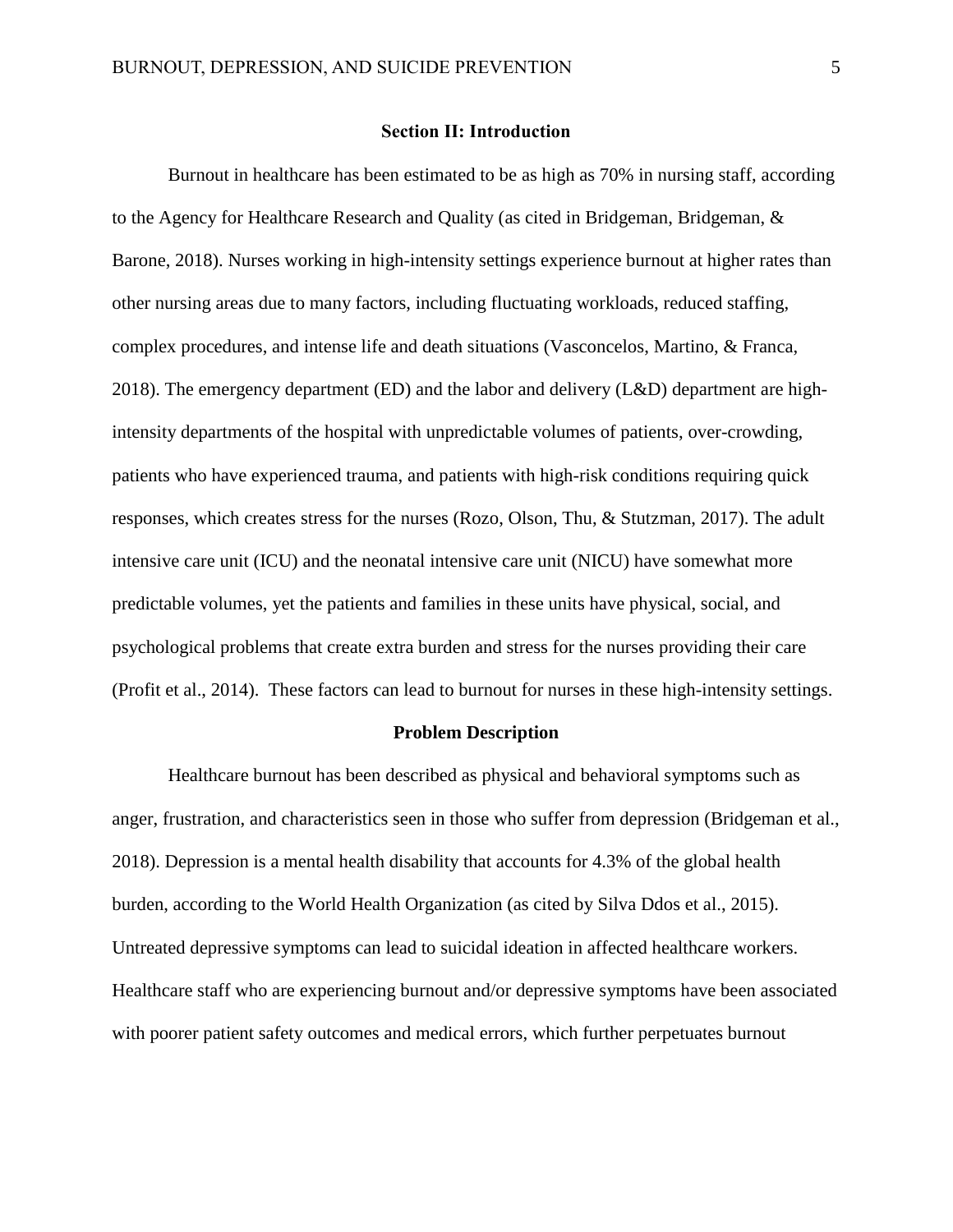(Bridgeman et al., 2018). Burnout, depression, and suicide risk are issues that warrant further attention and treatment in order to ensure provider mental health wellness and safety of patients.

#### **PICOT Question**

In order to investigate best practice for identifying and treating burnout, depressive symptoms, and suicidal ideation in healthcare staff, a PICOT question was formulated. This question includes the population of interest, a proposed intervention, what the intervention is being compared to, the desired outcome, and the outcome timeframes. The PICOT question is; in nursing staff in the emergency department, intensive care unit, neonatal intensive care unit, and labor and delivery, how does proactive implementation of nursing staff education on burnout and depressive symptoms, assessment of burnout and depressive symptoms, and referral, compared to not educating or screening staff, affect burnout, stress recognition, and nurse turnover rates within three months of education and implementation of the interactive screening program for suicide prevention.

#### **Available Knowledge**

A review of the literature to find interventions to improve burnout, depression, and suicide in healthcare staff was conducted. Although the literature reported many interventions to decrease burnout, only those that included a primary intervention for improving burnout were selected for review. Other literature was reviewed if it included screening tools for depression and suicide risk. The evidence in the literature reviewed was evaluated using the Johns Hopkins Research Evidence Appraisal Tool (see Appendix A).

Awa, Plaumann, and Walter (2010) conducted a systematic review and meta-analysis of 25 primary intervention studies, which included pre- and post-intervention assessment. These studies were not specific to nurses and included other healthcare professionals, dentists, social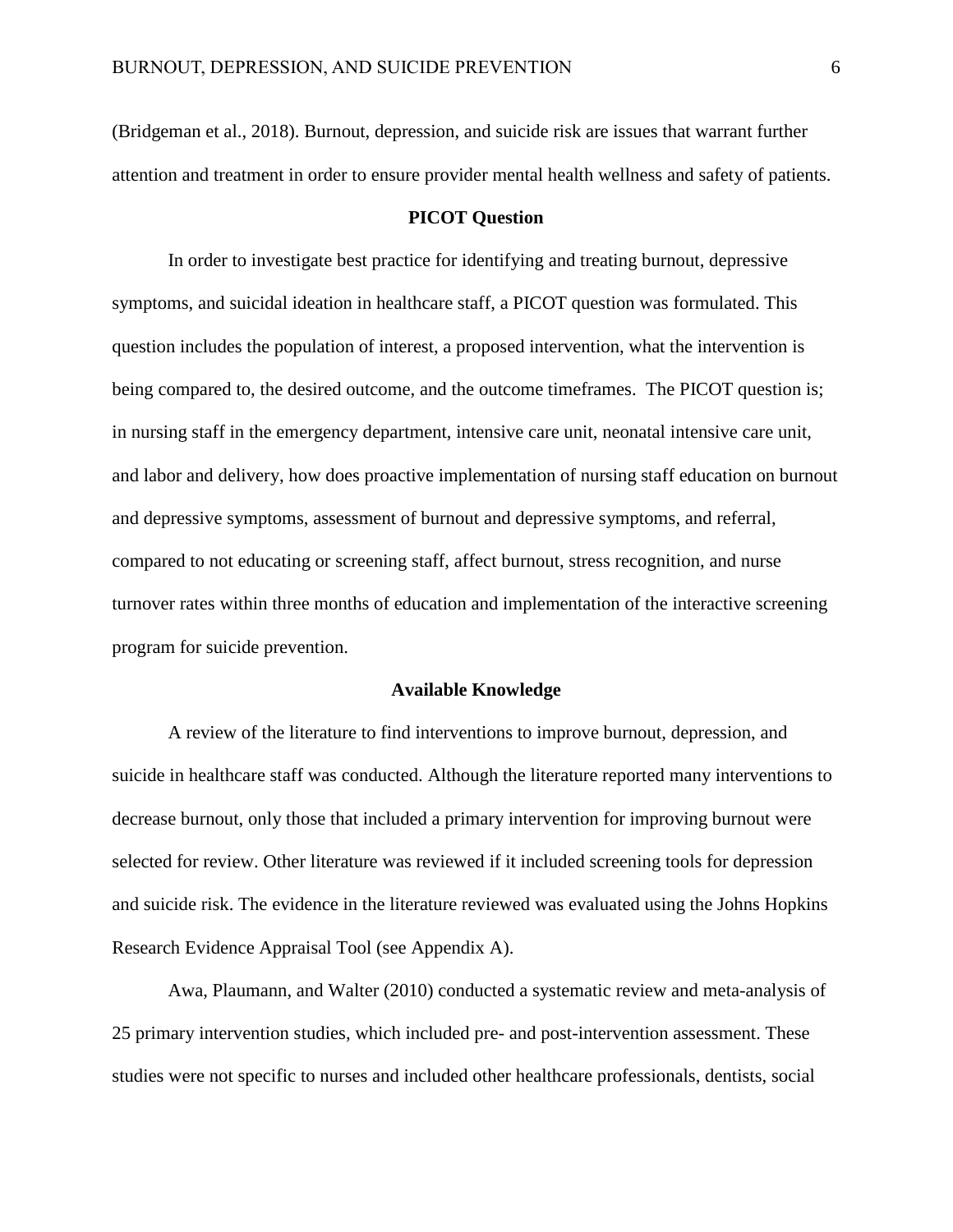workers, and police officers. The goal of the study was to evaluate burnout intervention program effectiveness on decreasing burnout. Of the studies reviewed in this systematic review, 14 were randomized controlled trials, nine were quasi-experimental, five were non-randomized, and two had no control groups. Interventions were either person-directed (individual/groups) or organization-directed. Cognitive-behavioral interventions, which aimed to enhance personal coping skills, social support, or relaxation exercises, were considered person-directed. Changes in work procedures aimed to decrease job demands and increase control over the job were considered organization-directed interventions. In this systematic review, Awa et al. found that burnout interventions were beneficial, and those that were both person- and organization-directed had longer positive effects on burnout.

Davidson, Zisook, Kirby, DeMichele, and Norcross (2018) described a pilot expansion of a proactive suicide-screening program for nurses in order to refer them for mental healthcare. The methods used for this program began by educating nurses on burnout and depression, as well as an introduction to the available online, anonymous risk screening tool. The population included all nurses at the urban medical center who were invited to participate in the screening via e-mail. Education was provided in three, one-hour grand rounds, which discussed the risks of burnout, depression, and suicide in healthcare. The screening program was also introduced to nursing at daily huddles over a two-week period. Results of this program six months after implementation included 7% of the nurses completing the online questionnaires, with 43% identified at high risk and 55% at moderate risk. The outcome included 44% of the screened nurses taking part in counseling and 17 nurses referred for continued treatment. Davidson et al. concluded that online, anonymous, proactive suicide risk screening was an effective way to find nurses at risk and offer counseling to improve their mental health.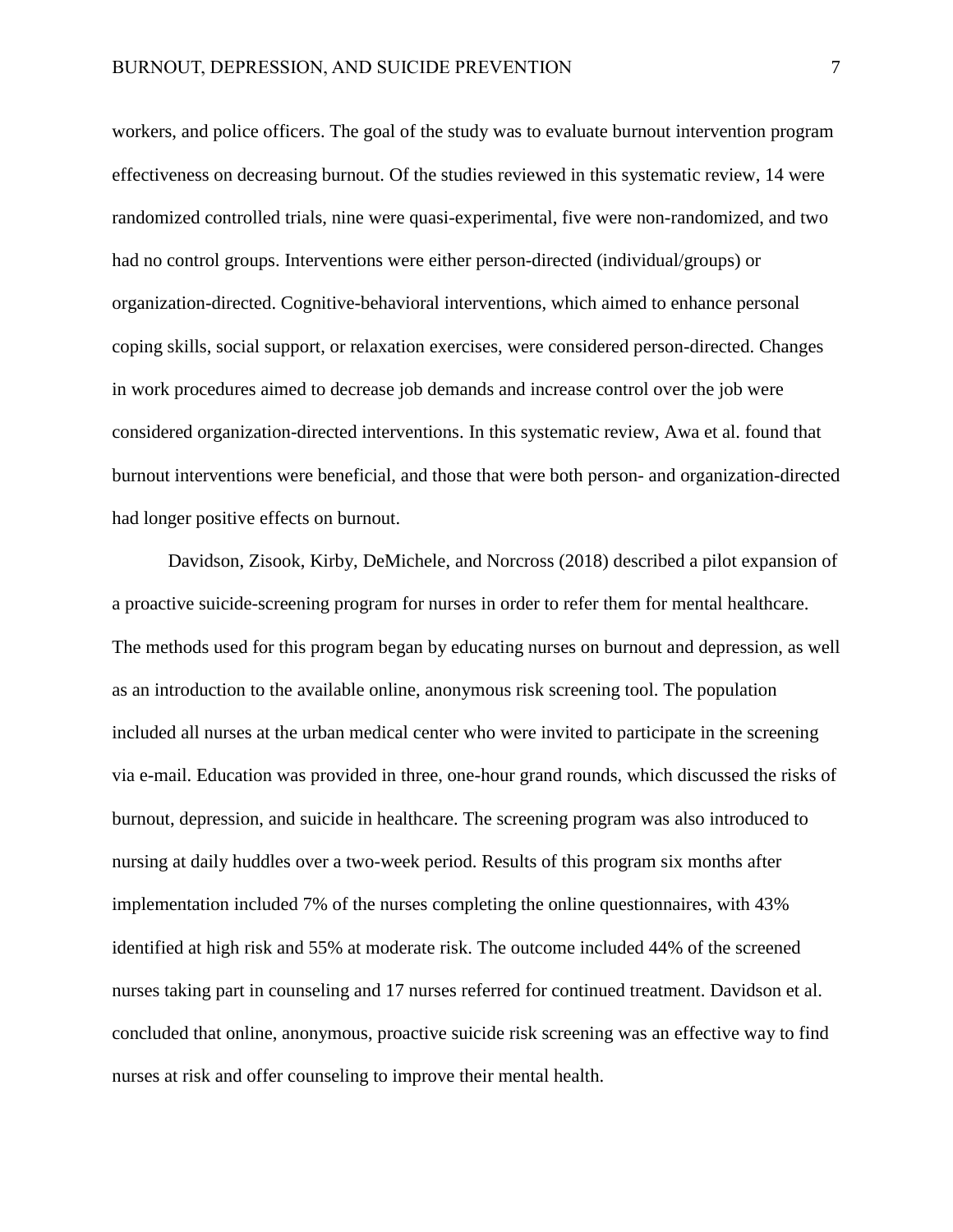Henderson (2015) conducted a quasi-experimental study by providing hardiness education to reduce burnout in nursing staff. The population included a convenience sample of nurses working in the medical-surgical department in a children's hospital in a large metropolitan city. Data on burnout were obtained with pre-test and post-test surveys using the Maslach Burnout Inventory (MBI), and personality hardiness were assessed using the Personal Views Survey. The educational intervention included stress management and effective coping strategies in a one-hour training session. The MBI pre- and post-intervention surveys showed a statistically significant difference in the scores in all three subscales, which included emotional exhaustion, depersonalization, and personal accomplishment. The personal inventory survey scores pre- and post-intervention showed increases in commitment, control, and challenge. Henderson found that hardiness education was effective to decrease burnout and to support education and awareness as a solution to decrease burnout in healthcare staff.

Flarity, Gentry, and Mesnikoff (2013) conducted a qualitative study to evaluate the effectiveness of an educational program to decrease both compassion fatigue and burnout symptoms in nurses working in the ED. Emergency department nurses at a university hospital, with a Level II trauma and primary stroke center designation, were invited to participate in the intervention. The self-selected convenience sample of nurses completed a four-hour seminar on compassion fatigue and resiliency. Pre- and post-intervention surveys using the Professional Quality of Life (ProQOL) survey test were collected from participants. The ProQOL survey is a 30-item self-report tool that uses three subscales: compassion satisfaction, secondary traumatic stress, and burnout. Flarity et al. found a statistically significant increase in compassion satisfaction, a decrease in burnout, and a decrease in secondary traumatic stress symptoms. Both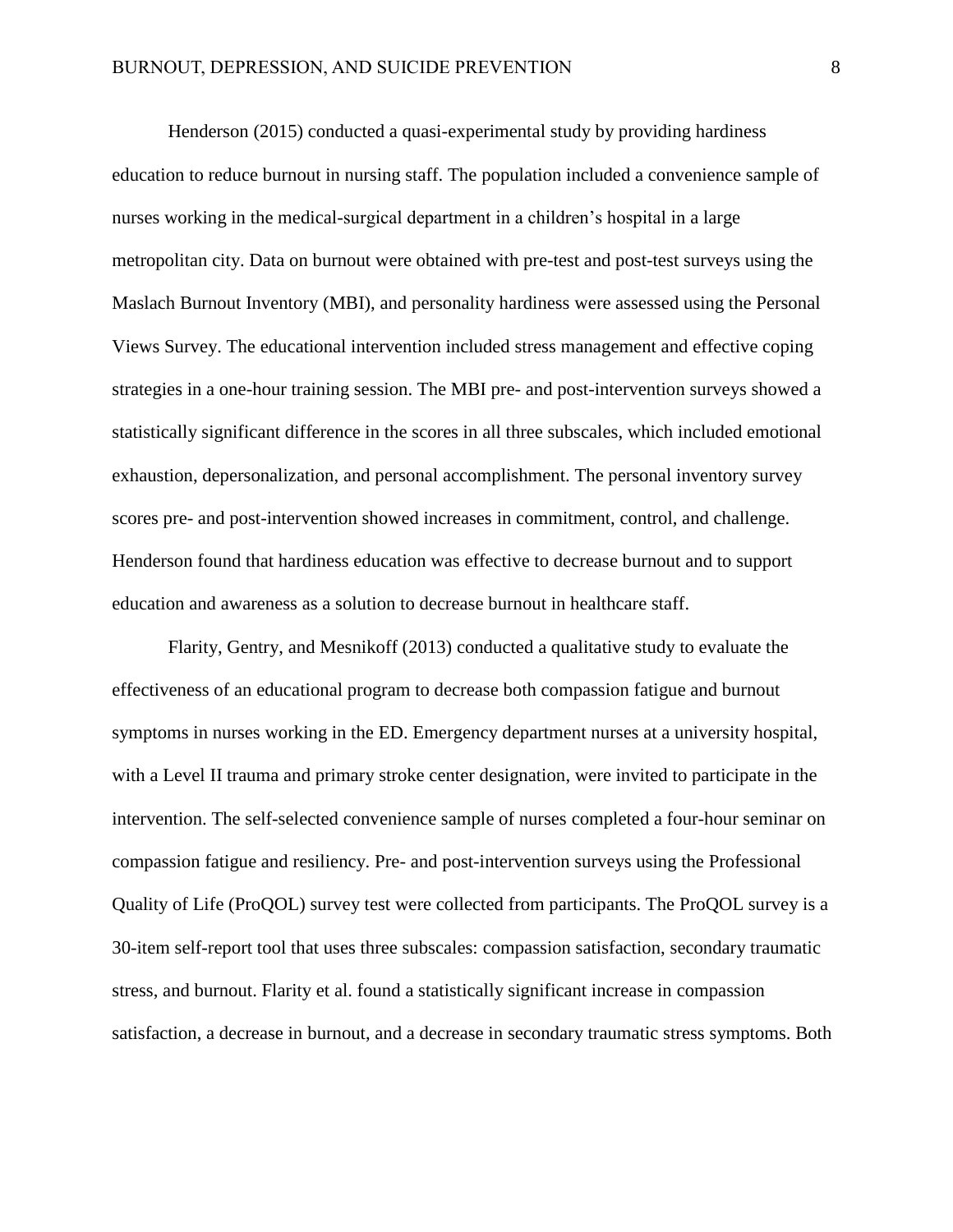pre- and post-intervention results supported the intervention as beneficial to the wellbeing of ED nurses.

Downs et al. (2014) conducted a cross-sectional study of a voluntary depression and suicide prevention-screening program offered to faculty and students at a medical school over a four-year period. This program offered online, anonymous depression screening utilizing the patient health questionnaire (PHQ-9), with additional questions to evaluate for suicide risk. The Healer Education, Assessment, and Referral (HEAR) program was the title of this intervention, which was completed by 44% of the students and identified 8% of the students to be at high/ significant risk. Overall, the implementation of the HEAR program was successful at identifying at-risk students and faculty and referring them for treatment (Downs et al., 2014).

The literature reviewed supports educational interventions for healthcare providers to decrease burnout and implementation of a screening tool to identify depressive symptoms and suicidal ideation. With high rates of burnout and depressive symptoms reported in the literature, it is apparent that attention needs to be paid to this healthcare problem. Since burnout and depression can lead to suicide risk, it is also apparent that suicide screening is an effective way to identify healthcare providers at risk and to refer them for appropriate treatment. Providing education on burnout and depression, as well as offering suicide risk screening, will help contribute to the wellness and resilience of healthcare staff, which will in turn, improve patient outcomes and patient satisfaction, decrease errors, and improve nurse retention rates.

#### **Rationale**

The Institute for Healthcare Improvement (IHI) Framework for Improving Joy in Work will be the framework utilized to guide this project. This framework includes the critical aspects of the system that leaders need to focus on to help ensure engaged employees and for employees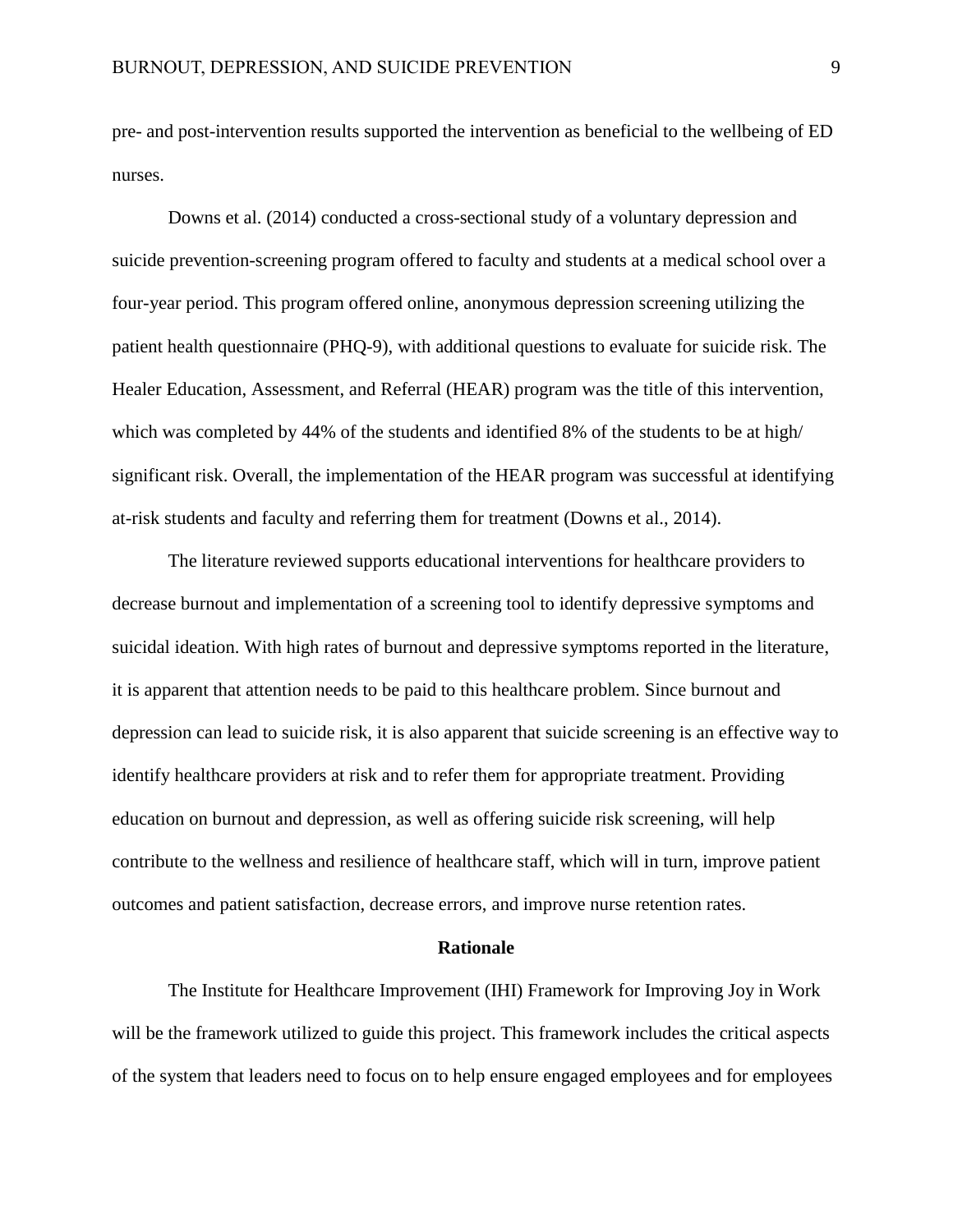to find joy in their work (Perlo et al., 2017). This framework includes nine critical components: physical and psychological safety, meaning and purpose, choice and autonomy, recognition and rewards, participative management, camaraderie and teamwork, daily improvement, wellness and resilience, and real-time measurement. This project will focus on the wellness and resilience component of the framework in order to improve the mental health of nursing staff in highintensity settings. Wellness in the framework includes the importance of self-care, management of stress, work/life balance, and care of mental health (anxiety and depression), which are all components of wellbeing this project plans to improve.

#### **Specific Aims**

The aim of this project is to improve burnout scores on the MBI-HSS (Health Services Survey) for nurses in high-intensity settings pre- and post-educational intervention, as well as to introduce the interactive screening program (ISP) for suicide prevention. This will be accomplished by showing decreased mean scores on the emotional exhaustion and depersonalization section and increased scores on the personal accomplishment section for 80% of participants pre- and post-intervention on the MBI-HSS survey. Improvement in stress recognition scores on the safety attitude questionnaire (SAQ) to the industry median of 45% favorable for the departments that receive the education as well as improvement in the nursing turnover rates will also be proof that the interventions were successful.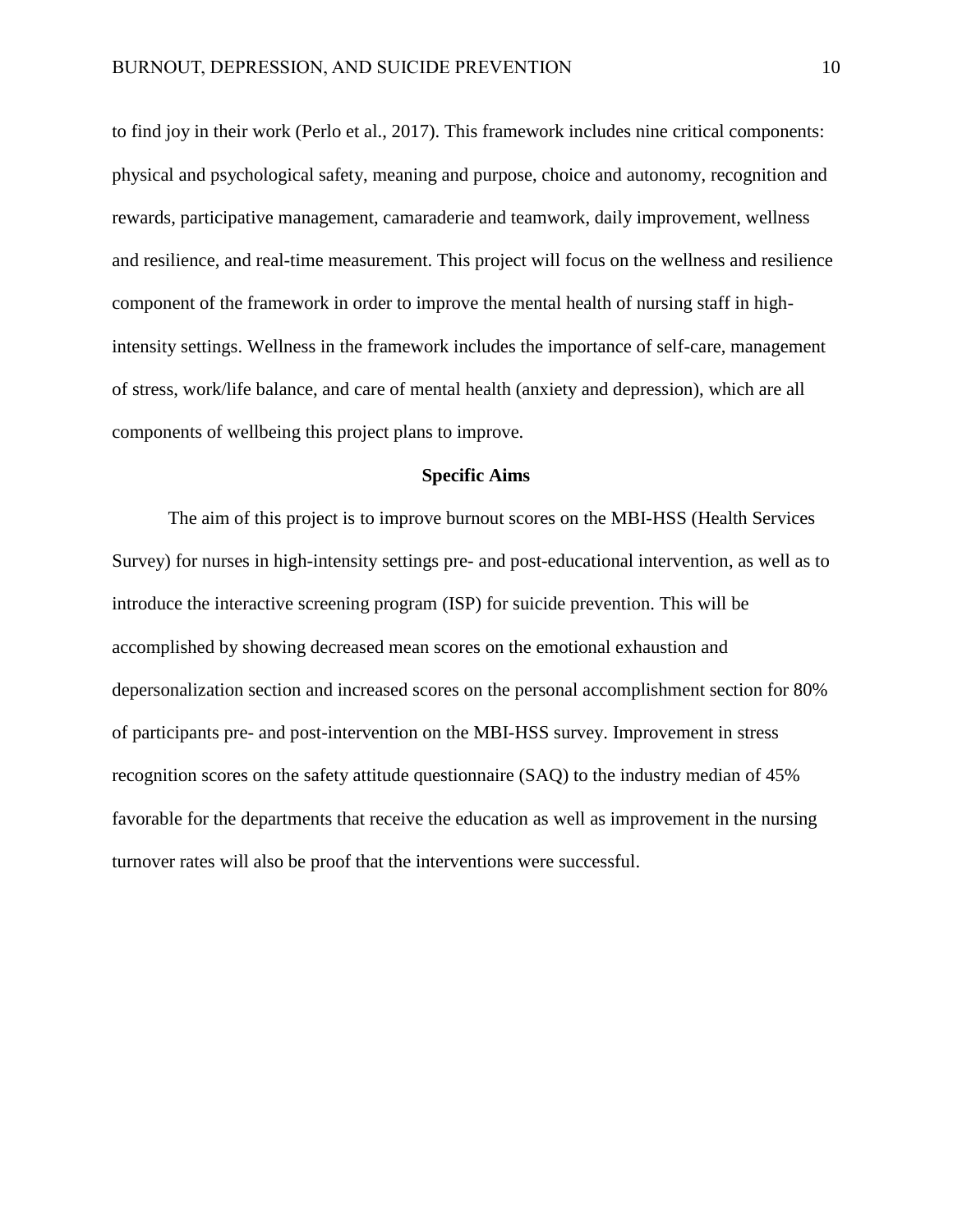#### **Section III. Methods**

#### **Context**

The objective of this project is to provide education of nursing staff on burnout and depression, as well as to offer screening for depression using an online, anonymous, proactive screening tool. The stakeholders included in this project are registered nurses (RNs) and nurse practitioners (NPs) in ICU, NICU, ED, and L&D. According to the literature review, these nurses are at high risk for experiencing burnout, and including them in self-assessing burnout symptoms will glean information about how prevalent this problem is in each of the departments. With participation voluntary, their openness to assess and create change if burnout exists will be determined by the number of participants who attend the burnout education and their willingness to seek help.

#### **Proposed Interventions**

The education provided will include definitions of burnout and prevalence statistics, the relationship of burnout and depressive symptoms, and information to remove the stigma around seeking help when these symptoms are identified. Interventions to avoid burnout and create a balance between work and home life will be presented, and the ISP will be introduced. The target population will be invited via an e-mail announcement and through flyers posted in the individual units. Participation in the nursing staff education will be voluntary. The staff will enroll in the class by notifying their supervisor of their desire to participate. Participants will be paid to attend. The participants will be signed up once their supervisor has arranged for their time off. Participants are also welcome to attend on their day off if they are unable to be scheduled to attend due to staffing challenges.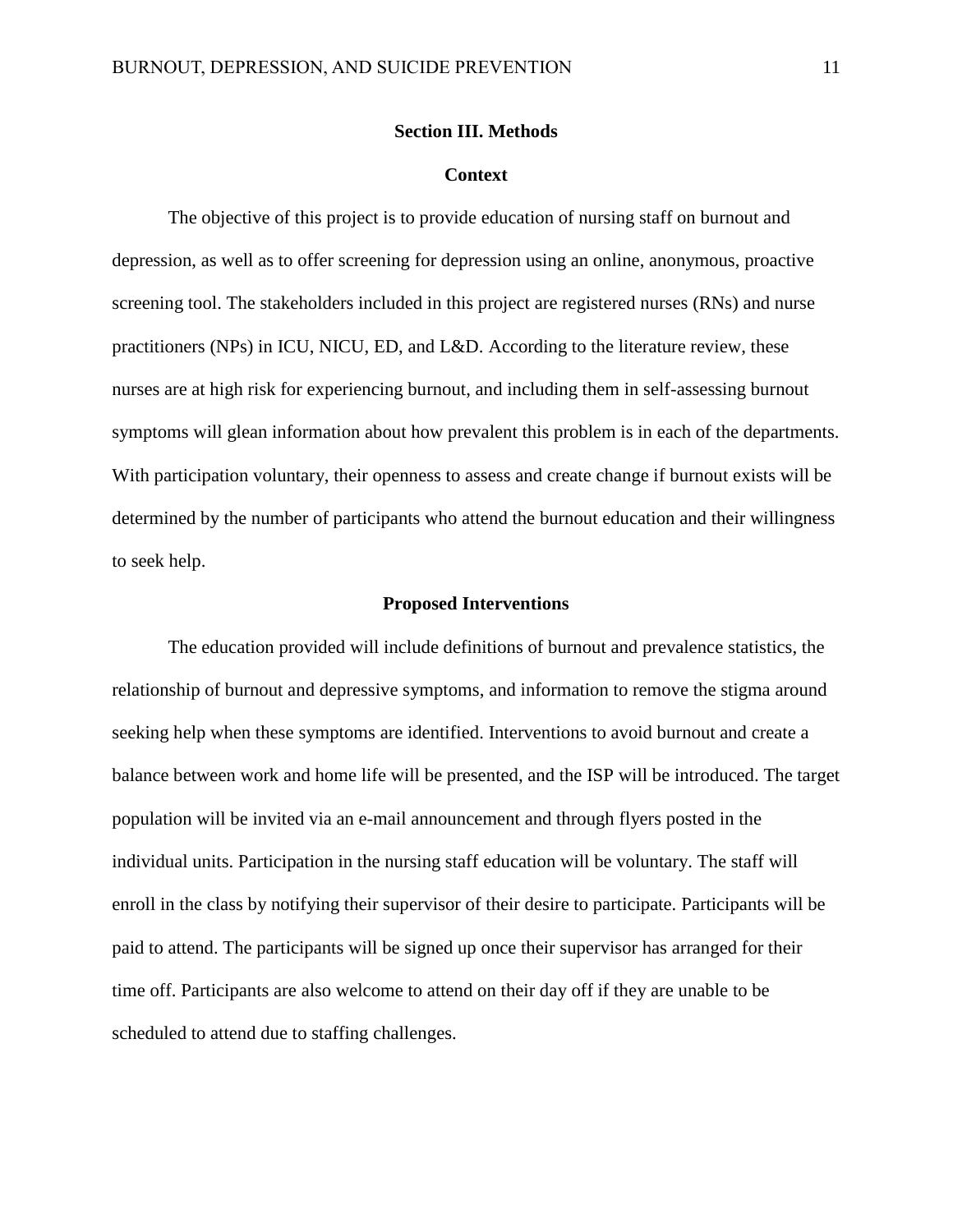A gap analysis of current programs to support employee health and wellness in the organization was completed (see Appendix B). The current process for ensuring the wellbeing of hospital employees is not proactive, as the employee assistance program (EAP) is enacted when staff self-identify mental health issues and seek assistance through human resources. Although the hospital explicitly states in the mission statement of the employee health program that the goals are to ensure a safe and healthy work environment while promoting employee wellbeing, there are no programs offered to aid in identifying or improving mental health issues for staff. Employees who enact the EAP benefit are offered three, free, face-to-face counseling sessions with a local counselor, which may not be appealing to some staff.

The county also has an employee wellness program offered to the organization, which includes in-person classes on various wellness topics, with a goal of improving employee health and wellbeing. Employees are eligible for up to 12 hours of release time per fiscal year to attend wellness programs during the workday. Staff nurses responsible for patient care are unlikely to attend, as they cannot be released in the middle of a shift. Also, the classes are not held on the hospital campus, making attendance even more challenging for staff nurses. The classes offered by the wellness program are infrequently utilized by nurses in the organization, which points to a large gap in proactive, accessible services to improve mental health of nursing staff.

An analysis of the organizations strengths, weaknesses, opportunities and threats was completed (see Appendix C). There are several internal strengths of the organization that will be helpful in achieving the project objectives. Frontline and middle management staff are dedicated to providing excellent care to the underserved population, and if interventions help achieve this goal, they will likely be engaged. Senior leadership is supportive of implementing this project, as they are in favor of interventions that will help improve the mental health of staff (see Appendix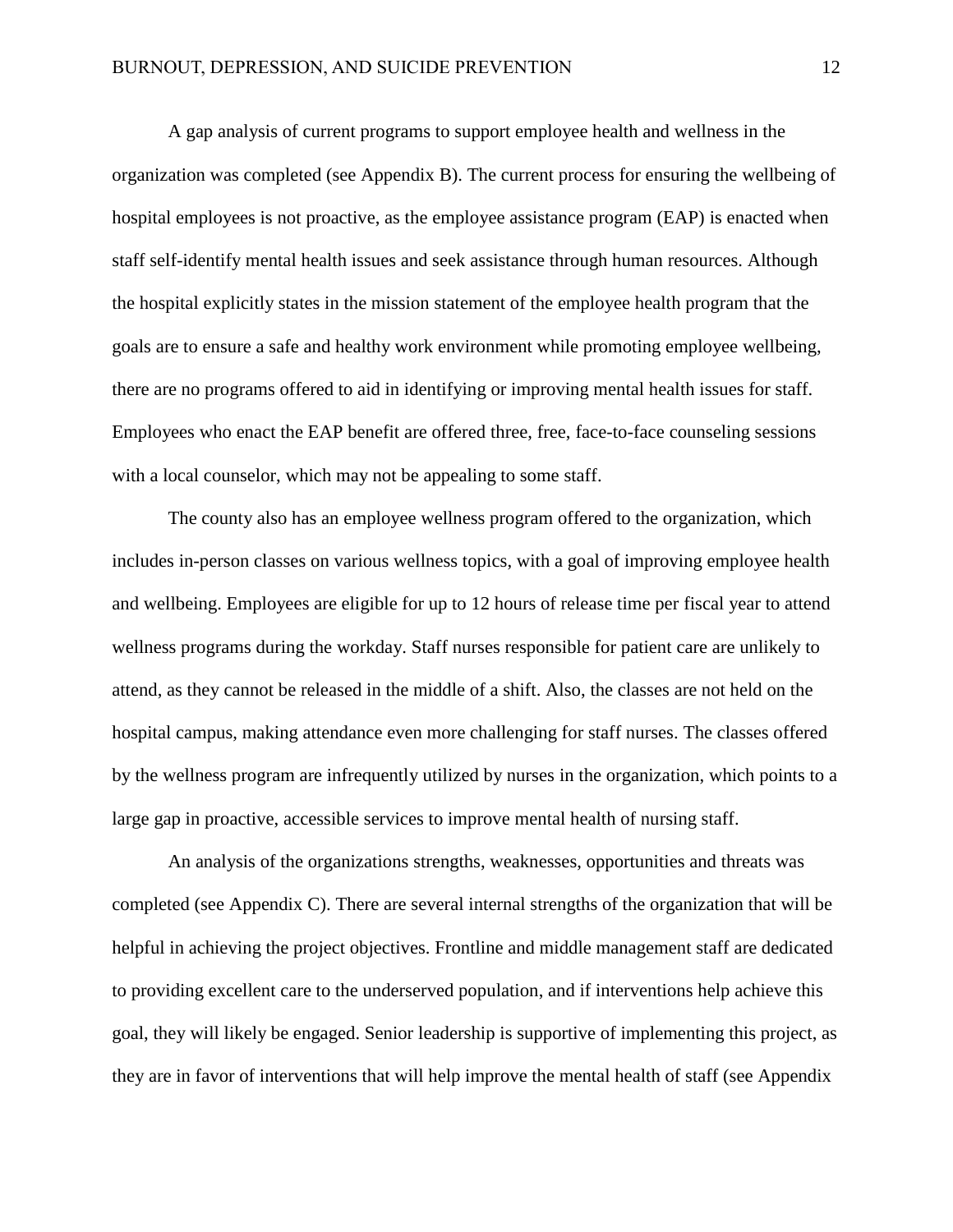D for Letter of Support). This support can be seen in the organization's active participation in IHI's Joy in Work initiative currently underway. Also, senior leadership has agreed that participation in the educational sessions will be paid time and will provide nursing continuing education units, which is always helpful in bolstering attendance.

An internal weakness, which will be potentially harmful to achieving the project objectives, is that the teamwork climate between NPs and RNs in the NICU and ED is currently unfavorable, and nurses may not want to participate in activities alongside the NPs. Also, the relationship with county behavioral health services for ensuring a counselor to run the ISP program has not yet been solidified. Lastly, a contract needs to be implemented with the American Foundation for Suicide Prevention (AFSP), and this process can be very lengthy and could delay this portion of the project.

Opportunities that can add more value include, the fact that there is nothing in place currently to identify burnout or depression in healthcare providers, and there is nothing to screen for suicide risk. This project could also lead to an expansion of behavioral health services to other healthcare providers if the project is successful. Lastly, if staff can identify burnout and implement recommended interventions, or if depressive symptoms are identified in the ISP, an improvement of mental health in nursing could result in improved patient satisfaction scores, decreased medical errors, and improved patient outcomes.

Threats that may interfere with participation in this project include competing priorities with other staff engagement activities currently underway. Also, voluntary participation may not get large volumes of participants, as many staff may not recognize a need for identifying burnout, and when not forced, will not volunteer their participation. Lastly, with staffing being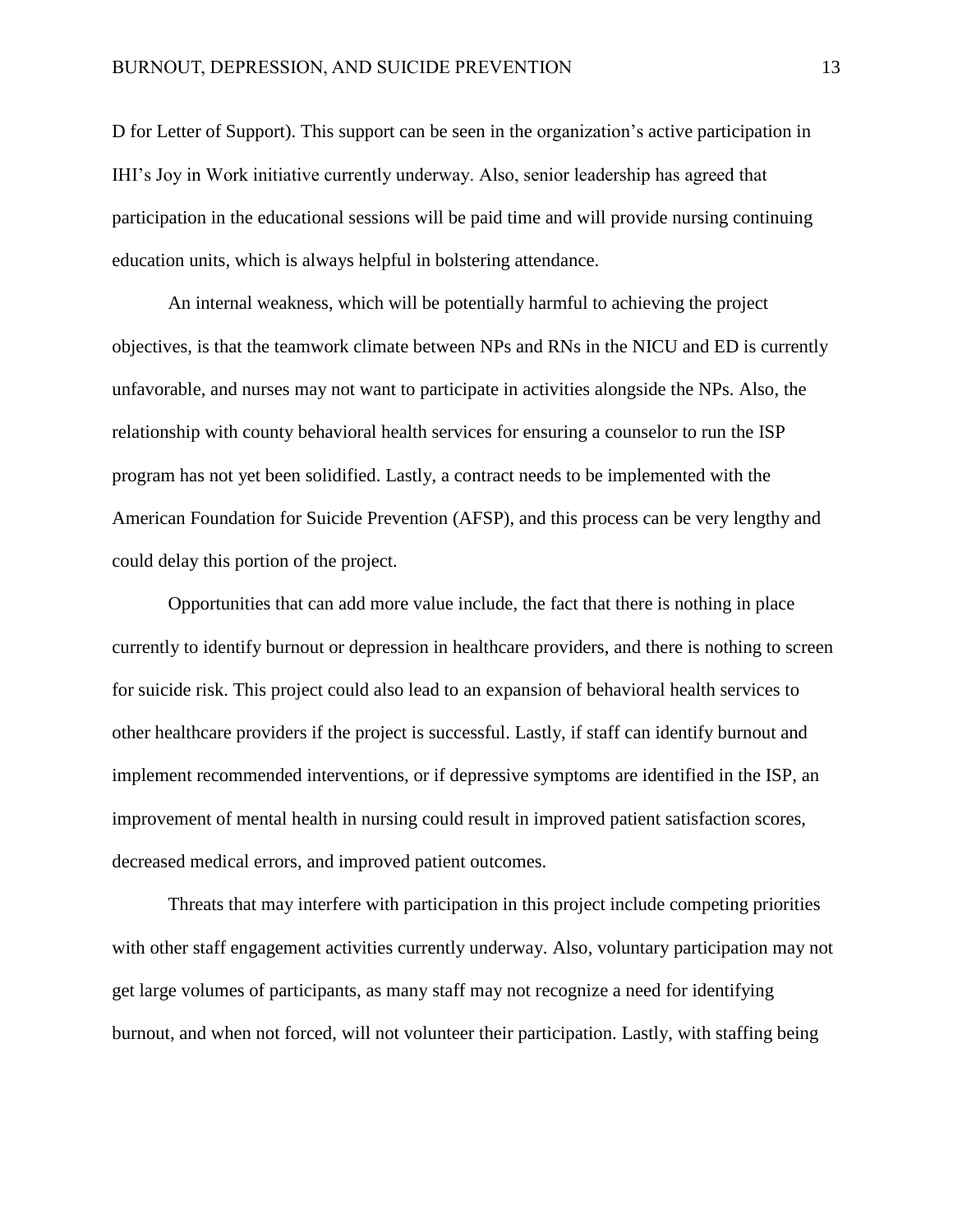tight in some units, supervisors may not be able to give employees time off to participate in the education, and staff may not be willing to come to work on their day off to participate.

Anticipated costs of this project have been estimated to ensure buy-in with administration (see Appendix E). The cost of implementing the ISP program with AFSP includes \$5,000 the first year and \$2,500 for each subsequent year. Costs associated with the EAP counselors running the website for ISP have not been fully calculated. The costs for staff nurses to attend the two-hour educational sessions will be calculated using the average RN cost per hour, which is approximately \$70. With voluntary participation, it is difficult to know exactly how many staff will attend, so an estimate will be used to calculate these numbers. There are 196 nurses working in the ED, ICU, L&D, and NICU departments. According to the RAND Employer Survey, participation rates in interventions for wellness tend to average 20% or less ( Mattke et al., 2013). So, estimates of 20% participation would include 40 nurses attending at \$70 per hour for a two-hour training, for a total salary amount of \$5,600. The total budget for the first year of the project would be \$10,600 plus the costs associated with the EAP counselors completing the online depression surveys, once this has been established.

#### **Proposed Outcomes Measures**

The tool that will be utilized to analyze the interventions of this project will be the MBI-HSS (see Appendix F). The MBI-HSS was developed by Christina Maslach and Susan Jackson and has been used extensively to determine burnout in the healthcare setting (Perlo et al., 2017). Those who attend the education will be asked to complete the MBI-HSS at the beginning of class, and this data will be collected for later comparison post-intervention. This survey has 22 items divided into three scales: emotional exhaustion, depersonalization, and personal accomplishment. Emotional exhaustion is measured as feelings of being emotionally strained and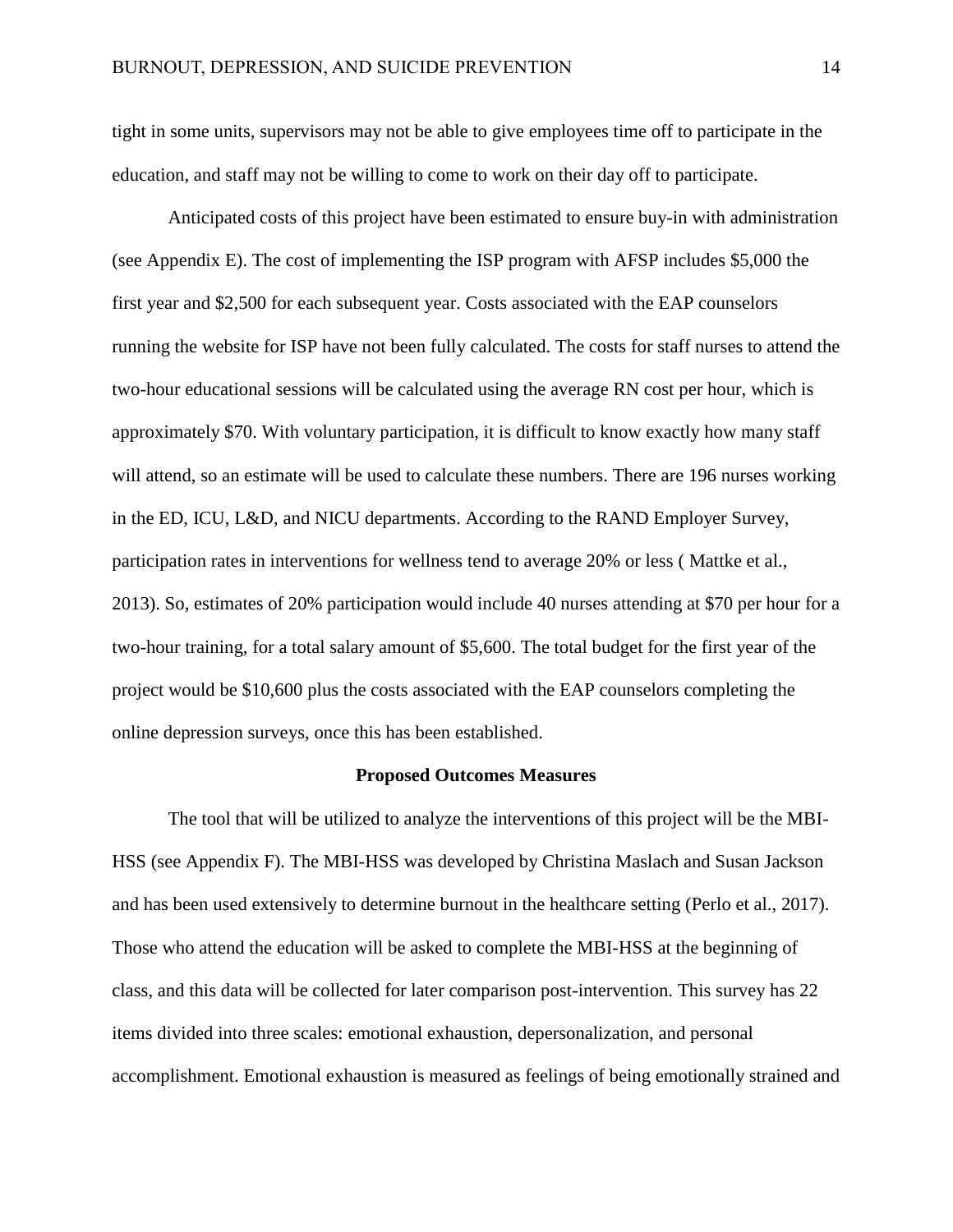tired due to work. Depersonalization is measured by feelings that service, care, and instruction are impersonal. Lastly, personal accomplishment is measured by one's feelings of personal success and achievement with their work (Perlo et al., 2017). The goal of the project is to see improvements in the burnout scores for those who attend the education.

This survey will be administered electronically using Qualtrics so that calculations of the MBI-HSS scores can be made and given to the participant directly, as well as be available to the investigator of this project. Participants will enter the data into the survey by going to the survey link provided to them and completing the questions electronically. The scores on this survey will provide a baseline of burnout prevalence and can be utilized to determine the impact of the educational intervention.

Another tool that will be utilized to determine if the intervention was successful will be the stress recognition scores on the annual Pascal Metrics SAQ. Questions asked on this survey regarding stress recognition include the following:

I am less effective at work when fatigued.

I am more likely to make errors in tense or hostile situations.

When my workload becomes excessive, my performance is impaired.

Fatigue impairs my performance during emergency situations.

If the intervention improves staff knowledge of how stress impairs performance, there should be elevations in SAQ stress recognition scores.

Another source of data that will be analyzed to determine the effectiveness of this project will be nurse retention rates in the ED, L&D, ICU, and NICU. These numbers have been calculated as a nurse turnover rate utilizing total nurses as the denominator and all nurses departing the facility in the time period as the numerator. According to Nursing Services, Inc.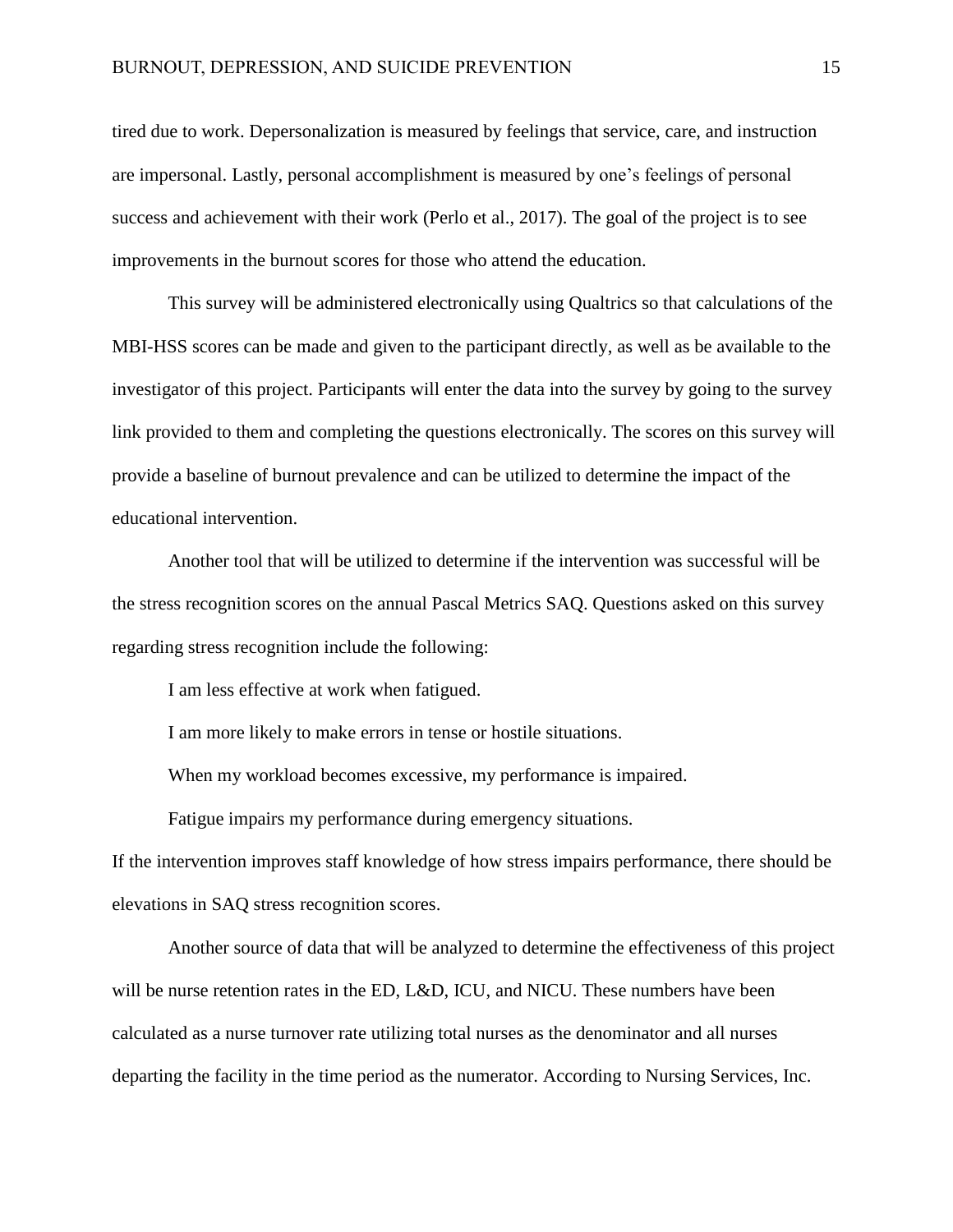(2018) from the 2018 survey conducted of hospitals throughout the United States, the current nurse turnover rates rose by 2.0% to 16.8% in 2018. Also reported was that nurses in the ED and step-down units have the highest turnover rates of 27.7%. Nurse retention rates will also be analyzed from the previous fiscal year to determine if the interventions were effective in improving turnover rates.

Three months after participation in the training, nursing staff that attend the healer education will be asked to retake the MBI-HSS to evaluate the effectiveness of this training. Burnout scores prior to the intervention will be evaluated against the post-intervention scores, with the goal of improving burnout scores. Other variables that will be considered will include data such as age, gender, education, work unit, and number of years as a nurse (see Appendix G). The turnover rates for fiscal year 2019 will be compared with the rates from fiscal year 2018 to determine the impact of this project intervention, and the stress reduction results on the SAQ for 2018 will be compared to 2019.

#### **Proposed Analysis**

Measurement strategies will include quantitative analysis of MBI-HHS and SAQ stress recognition scores to compare rates of burnout and stress recognition pre- and post-intervention. Descriptive statistics will also be used to describe and summarize the data and will include averages, percentages, and ranges (see Appendix G). These measurement strategies will allow the investigator to compare, describe, and characterize the relationship between burnout and the other demographic variables being collected from study participants to determine if trends exist (Polit, 2010). To ensure data are clean (error-free), the survey will be built in Qualtrics so that every question can be answered with a predetermined response and set up so that all questions must be answered before proceeding to the next question and completing the survey.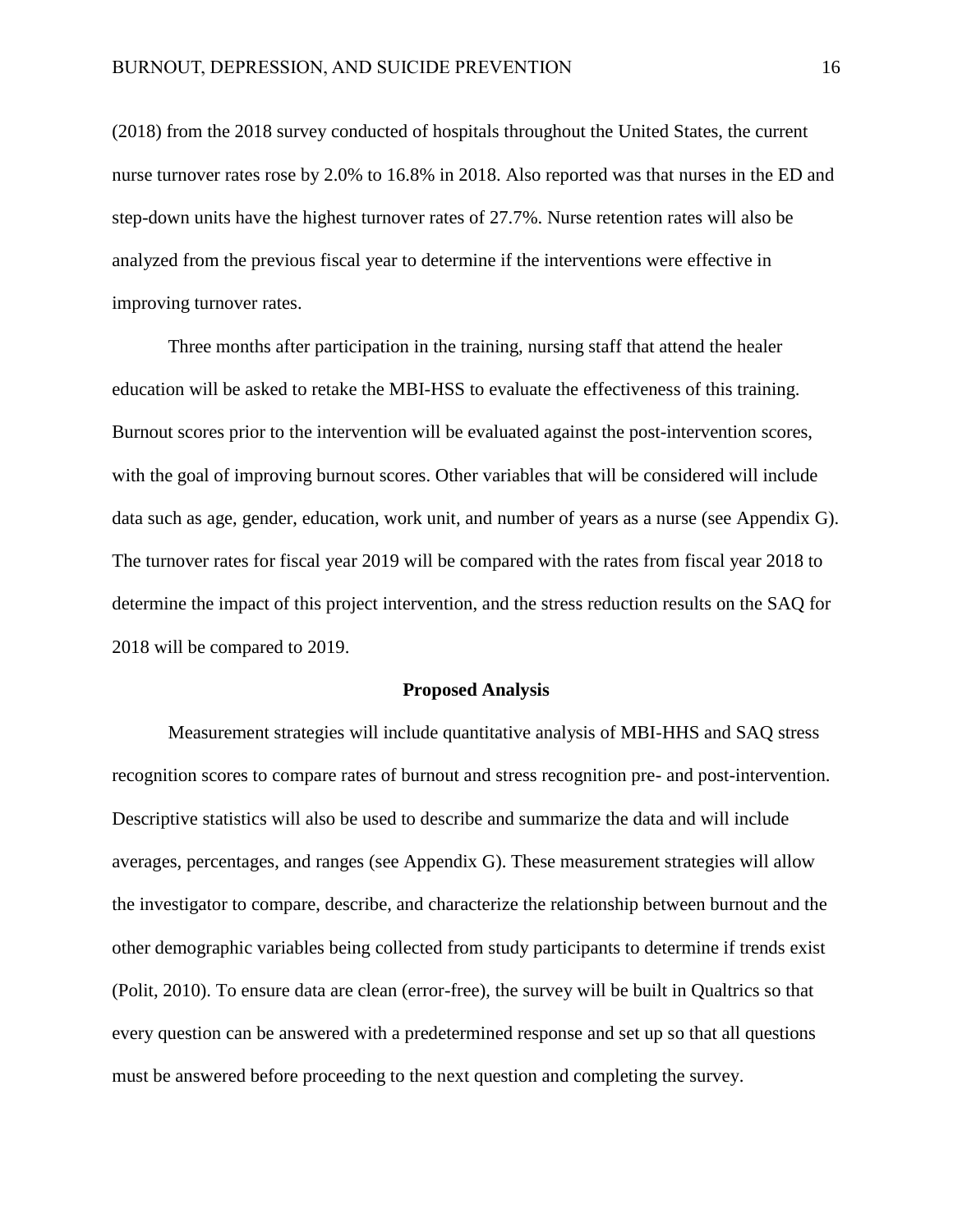Predetermined responses will eliminate outlier responses and the need to exclude responses. The data obtained in the MBI-HSS survey will be quantitative and will give each participant a score in each scale (emotional exhaustion, depersonalization, and personal accomplishment). Higher emotional exhaustion and depersonalization scores contribute to burnout, and higher personal accomplishment scores reduce burnout.

### **Ethical Considerations**

This project was excused from investigational review board (IRB) oversight, as it is a quality improvement initiative (see Appendix H). There are no other programs offered in the organization of this type; although, the Joy in Work project is being implemented in the ICU, which should complement this program rather than being a conflict of interest. Oversight of this project will be done by the DNP student in collaboration with the quality assurance department and the leaders of the included nursing units (see Appendix I. Responsibility/Communication Plan). The timeline and work for this project will be determined in collaboration with quality assurance and the department leaders (see Appendix J. Gantt Chart and Appendix K. Work Breakdown Structure).

Having participants utilize their employee identification numbers instead of their names when completing the MBI-HSS will ensure privacy of participants. The ISP is completed anonymously via a secure website and allows a safe way for individuals to connect with a mental health professional for assessment and referral. Participation is completely voluntary and anonymous, which may help the participants feel comfortable admitting their concerns and asking questions.

Provision 6 in the American Nurses Association (ANA) Code of Ethics states, "The nurse, through individual and collective effort, establishes, maintains, and improves the ethical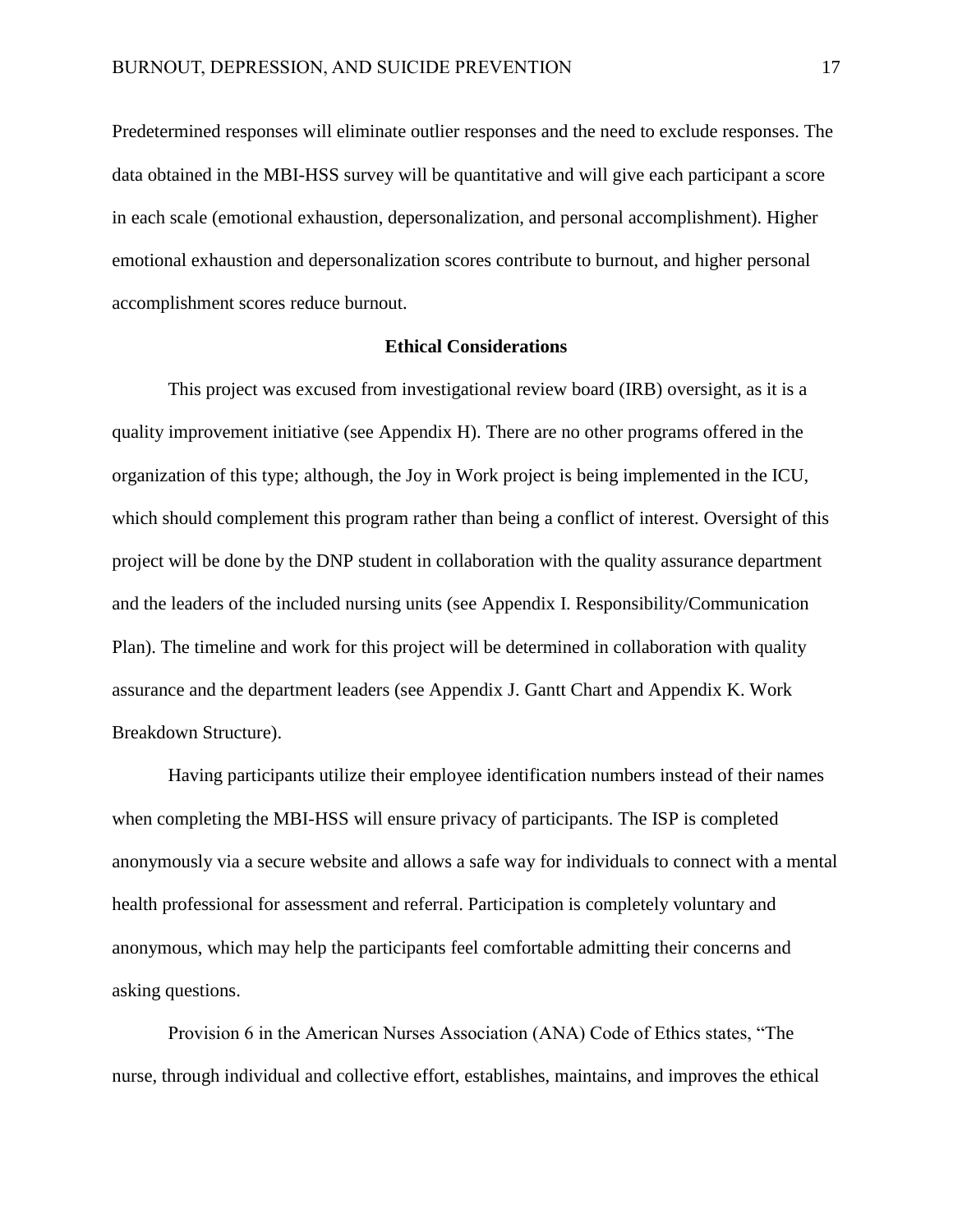environment of the work setting and conditions of employment that are conducive to safe, quality health care" (ANA, 2015 p. 23). Ensuring mental health wellbeing of nurses in highintensity settings aligns with this provision, as healthy nurses are better able to provide safe, quality care when they are not burned out or suffering from depression due to working conditions.

Jesuit core values, as described in the University of San Francisco's (n.d.) mission statement, that relate to this project include, "Full development of each person and all persons, with the belief that no individual or group may rightfully prosper at the expense of others" (para. 5). Ensuring mental health wellbeing of nurses caring for patients means that we are not healing patients at the expense of the care providers. Also, the Jesuit value of creating a culture of service that respects and promotes the dignity of every person is at the core of this project, ensuring that both the nurse's and the patient's health are promoted, thus ensuring dignity to everyone.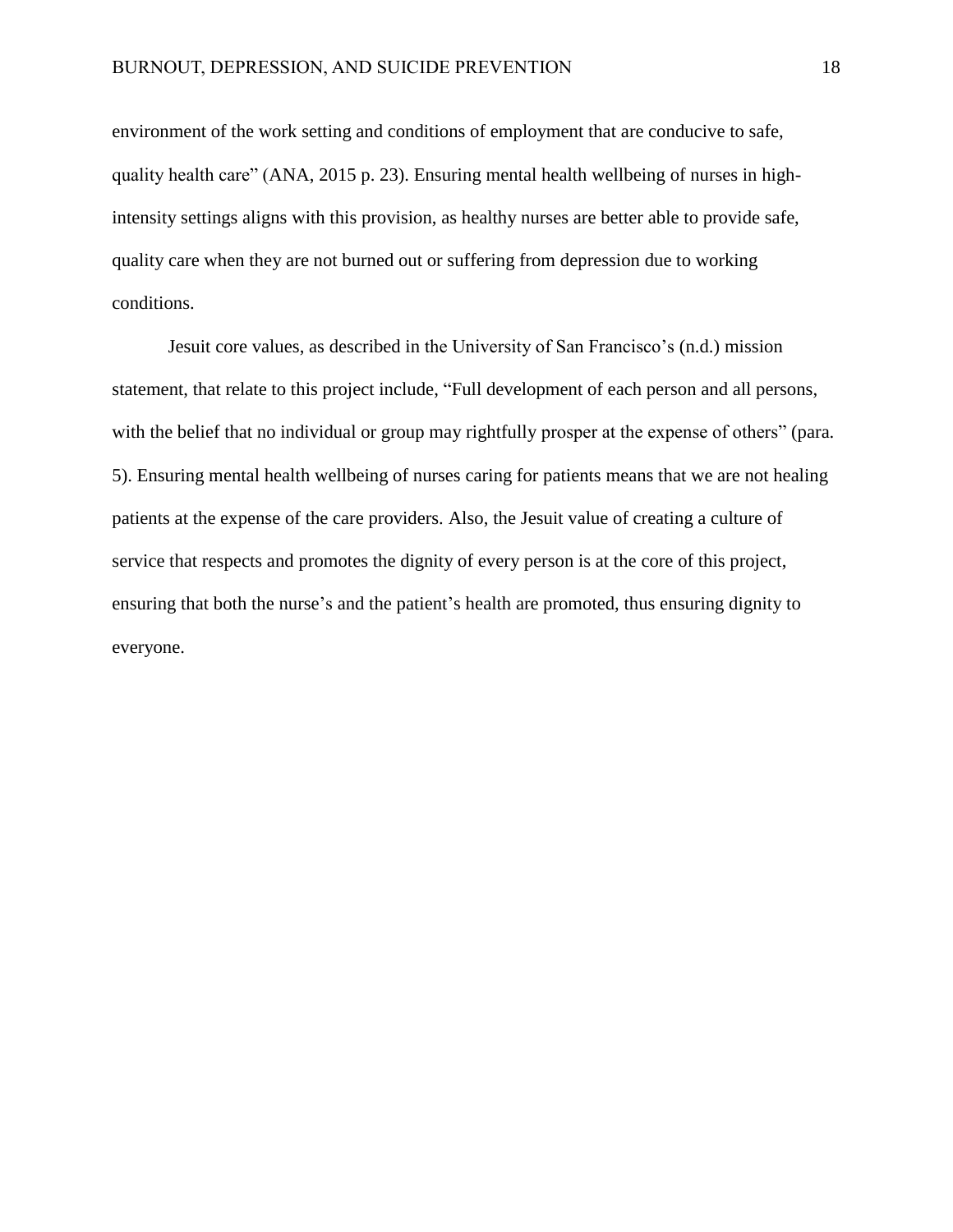#### **Section IV. Discussion**

#### **Limitations**

Potential barriers to implementing this project include the process of securing a contract with AFSP to implement the ISP program. Currently, the EAP contract is up for renewal, and a *request for performance* was created to generate bids to provide EAP services, which will include counselor management of the ISP. The target date for the contracted agency selection is January 1, 2019, yet the details of how the contracted counselors will be trained are yet to be determined. Should the ISP portion of this project not happen, the project will continue with a focus on burnout education and introduction to available county resources, such as the three face-to-face counseling sessions and the county wellness class offerings.

#### **Conclusions**

In conclusion, this project to evaluate and improve burnout and depressive symptoms and to identify suicide risk will improve the wellbeing of nursing staff in high-intensity settings of the hospital, which in turn should improve patient satisfaction and outcomes and decrease errors. Utilizing the MBI-HSS, the stress recognition domain on the SAQ, and turnover rates will not only allow participants the ability to evaluate their own risk of burnout and depression, it will also allow the investigator to evaluate outcomes by department and other demographic variables. Based on the findings and correlations made between outcome and demographic variables, further education can be provided to other groups or areas of the hospital to improve the wellbeing of all healthcare providers.

To ensure sustainability of this project, outcome measures will be shared with senior administration and medical staff, so that the benefits can be seen and the HEAR program can become regular practice for all healthcare providers. Should this project be a success in reducing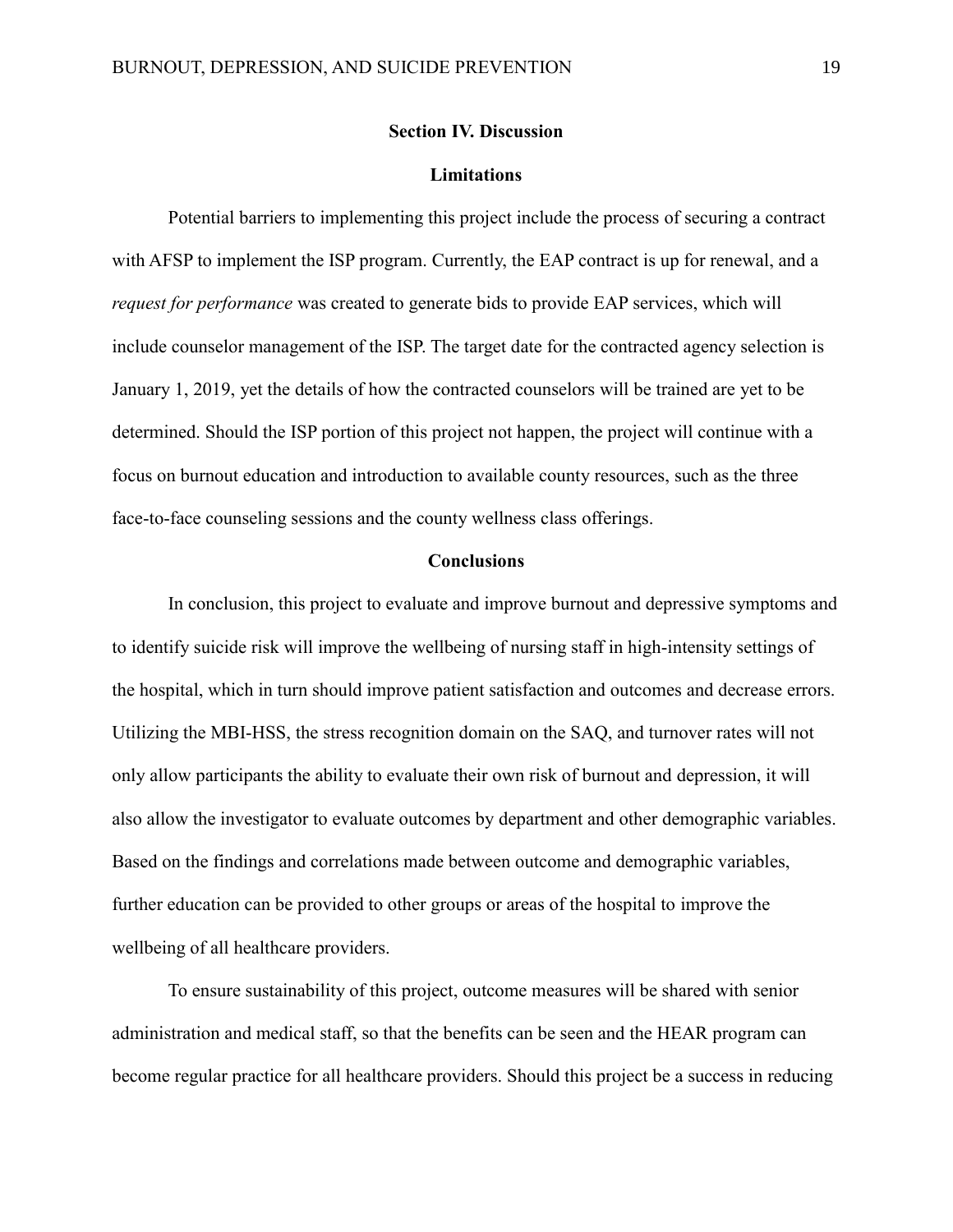burnout, identifying depressive symptoms, and referring those in need, this could become part of the county's wellness program by including other high-risk professionals, such as social workers, police officers, and other professionals who potentially suffer due to the stressful nature of their chosen profession. Overall this project will be a valuable asset to not only the healthcare staff, but also the organization and can become regular practice to ensure we are aligned with the mission to ensure a safe and healthy work environment while promoting employee wellbeing.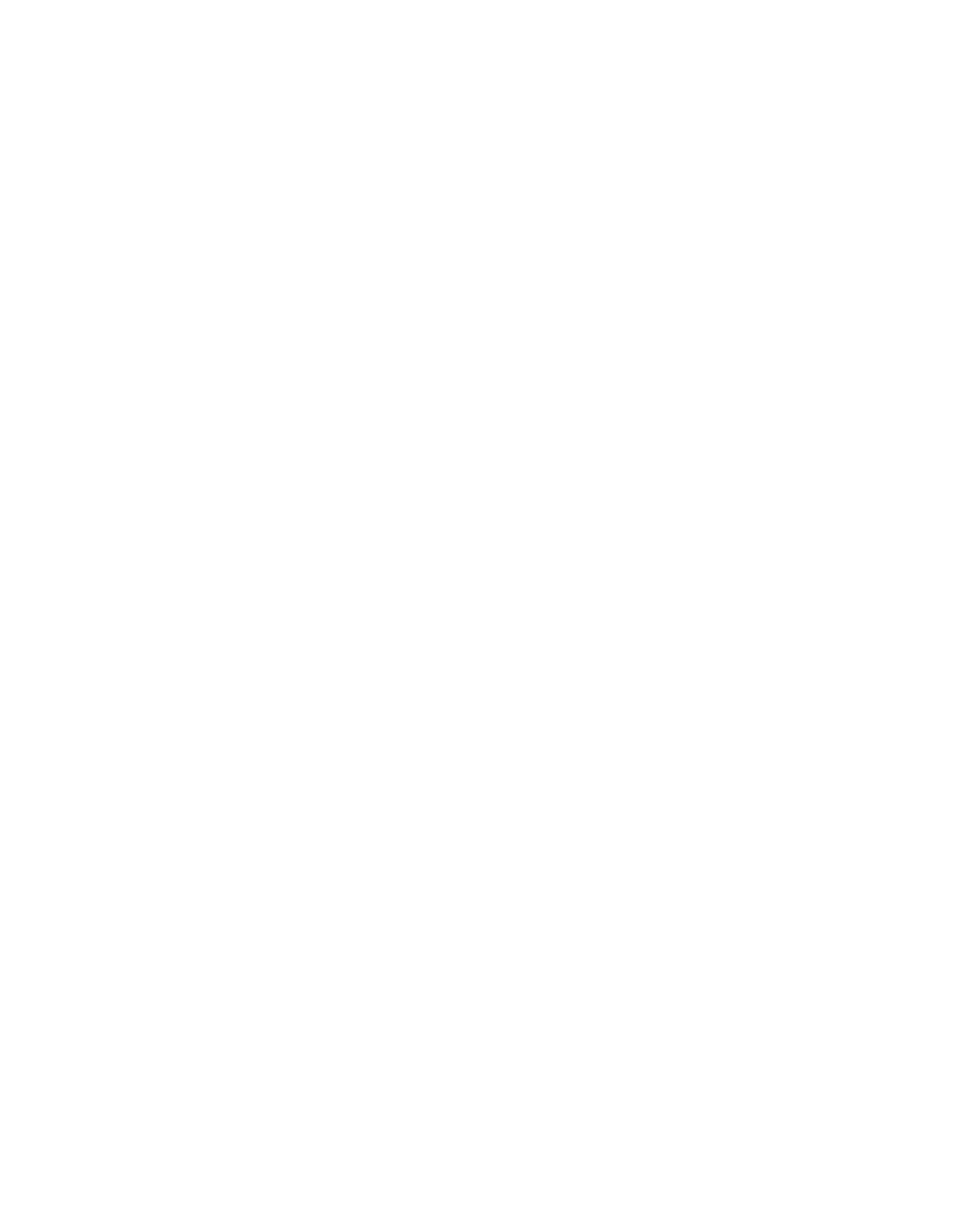#### **Section V: References**

American Nurses Association. (2015). *Code of ethics with interpretative statements.* Silver Spring, MD: Author. Retrieved from https://www.nursingworld.org/practicepolicy/nursing-excellence/ethics/code-of-ethics-for-nurses/coe-view-only/

Awa, W. L., Plaumann, M., & Walter, U. (2010). Burnout prevention: A review of intervention programs. *Patient Education & Counseling, 78*(2), 184-190. doi:10.1016/j.pec.2009.04.008

- Bridgeman, P. J., Bridgeman, M. B., & Barone, J. (2018). Burnout syndrome among healthcare professionals. *American Journal of Health-System Pharmacy, 75*(3), 147-152. doi:10.2146/ajhp170460
- Davidson, J. E., Zisook, S., Kirby, B., DeMichele, G., & Norcross, W. (2018). Suicide prevention: A healer education and referral program for nurses. *Journal of Nursing Administration, 48*(2), 85-92. doi:10.1097/NNA.0000000000000582
- Downs, N., Feng, W., Kirby, B., McGuire, T., Moutier, C., Norcross, W., … Zisook, S. (2014). Listening to depression and suicide risk in medical students: Healer education assessment and referral (HEAR) program. *Academic Psychiatry, 38*(5), 547-553. doi:10.1007/s40596-014-0115-x
- Flarity, K., Gentry, J. E., & Mesnikoff, N. (2013). The effectiveness of an educational program on preventing and treating compassion fatigue in emergency nurses. *Advanced Emergency Nursing Journal*, *35*(3), 247-258. doi:10.1097/TME.0b013e31829b726f
- Henderson, J. (2015). The effect of hardiness education on hardiness and burnout on registered nurses. *Nursing Economic\$*, *33*(4), 204-209.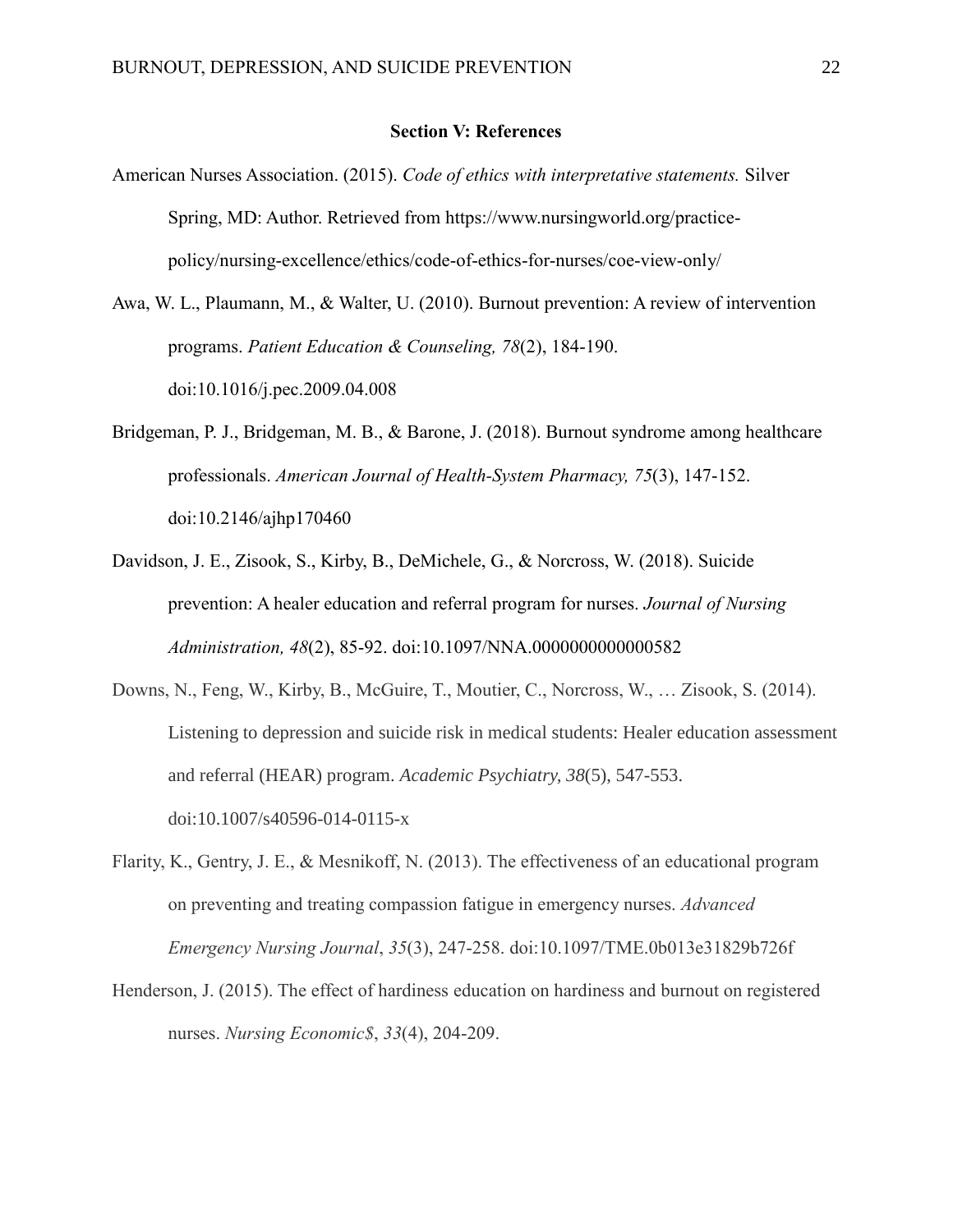- Mattke, S., Liu, H., Caloyeras, J. P., Huang, C. Y., Van Busum, K. R., Khodyakov, D., & Shier, V. (2013). *Workplace wellness programs study: Final report.* U.S. Department of Labor & Department of Health and Human Services. Retrieved from http://www.rand.org/
- Nursing Solutions, Inc. (2018). *2018 national health care retention & RN staffing report.*  Retrieved from http://nsinursingsolutions.com/Files/assets/library/retentioninstitute/NationalHealthcareRNRetentionReport2018.pdf
- Perlo, J., Balik, B., Swensen, S., Kabcenell, A., Landsman, J., & Feeley, D. (2017). *IHI framework for improving joy in work* (IHI White Paper). Cambridge, MA: Institute for Healthcare Improvement.
- Polit, D. (2010). *Statistics and data analysis for nursing research* (2nd ed.). Boston, MA: Pearson.
- Profit, J., Sharek, P. J., Amspoker, A. B., Kowalkowski M. A., Nisbet, C. C., Thomas, E. J., … Sexton, J. B. (2014). Burnout in the NICU setting and its relation to safety culture. *BMJ Quality & Safety, 23*(10), 806-813. doi:10.1136/bmjqs-2014-002831
- Rozo, J. A., Olson, D. M., Thu, H., & Stutzman, S. E. (2017). Situational factors associated with burnout among emergency department nurses. *Workplace Health & Safety, 65*(6), 262- 265. doi:10.1177/2165079917705669

Silva Ddos, S., Tavares, N.V., Alexandre, A. R., Freitas, D. A., Breda, M. Z., Albuquerque, M. C., & Melo, V. L. (2015). Depression and suicide risk among nursing professionals: An integrative review. *Revista da Escola de Enfermagem da USP, 49*(6), 1023-1031. doi:10.1590/S0080-623420150000600020

University of San Francisco. (n.d.). *Vision, mission and values statement.* Retrieved from https://www.usfca.edu/about-usf/who-we-are/vision-mission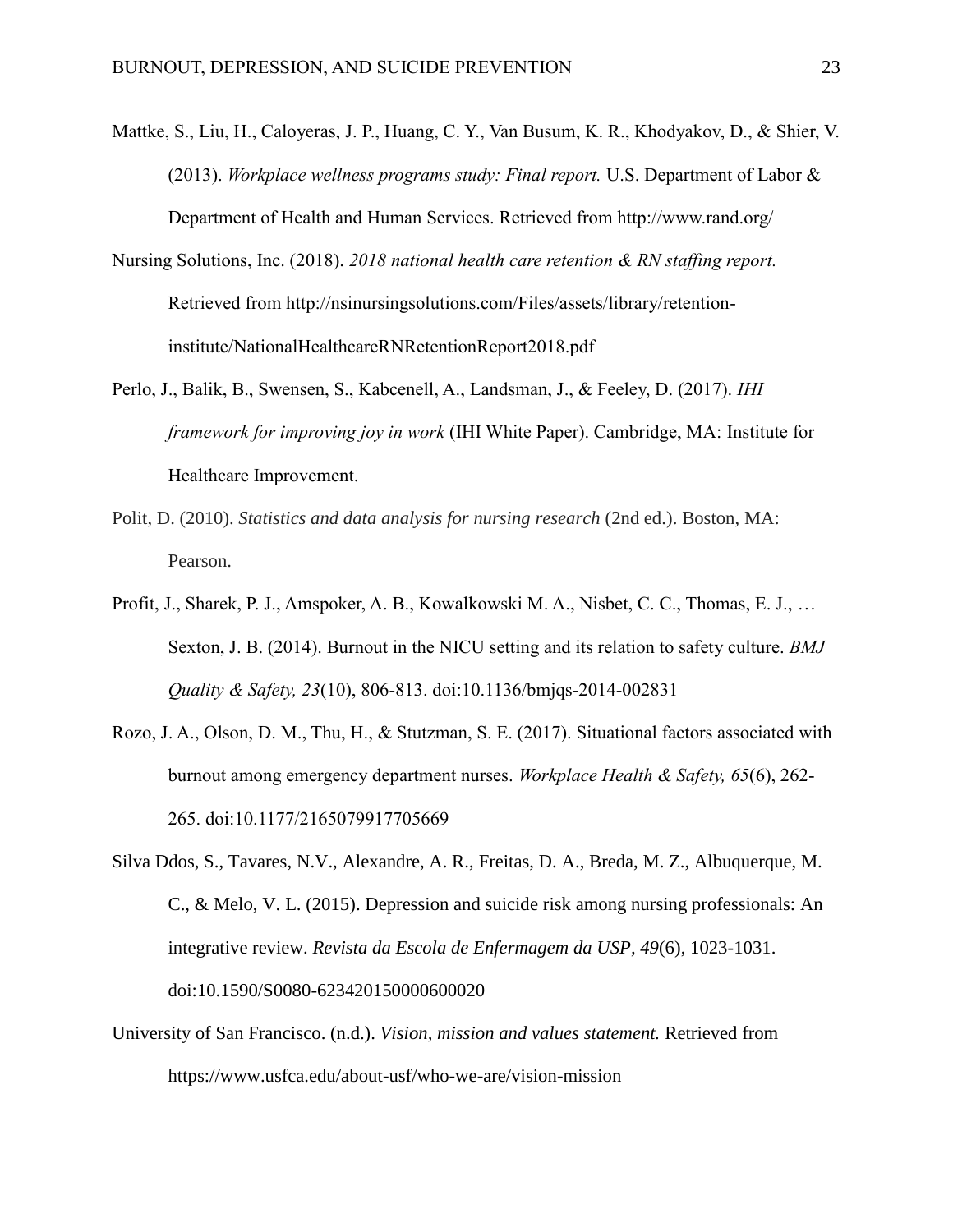Vasconcelos, E. M., Martino, M. M. F., & França, S. P. S. (2018). Burnout and depressive symptoms in intensive care nurses: Relationship analysis. *Revista Brasileira De Enfermagem, 71*(1), 35-41. doi:10.1590/0034-7167-2016-0019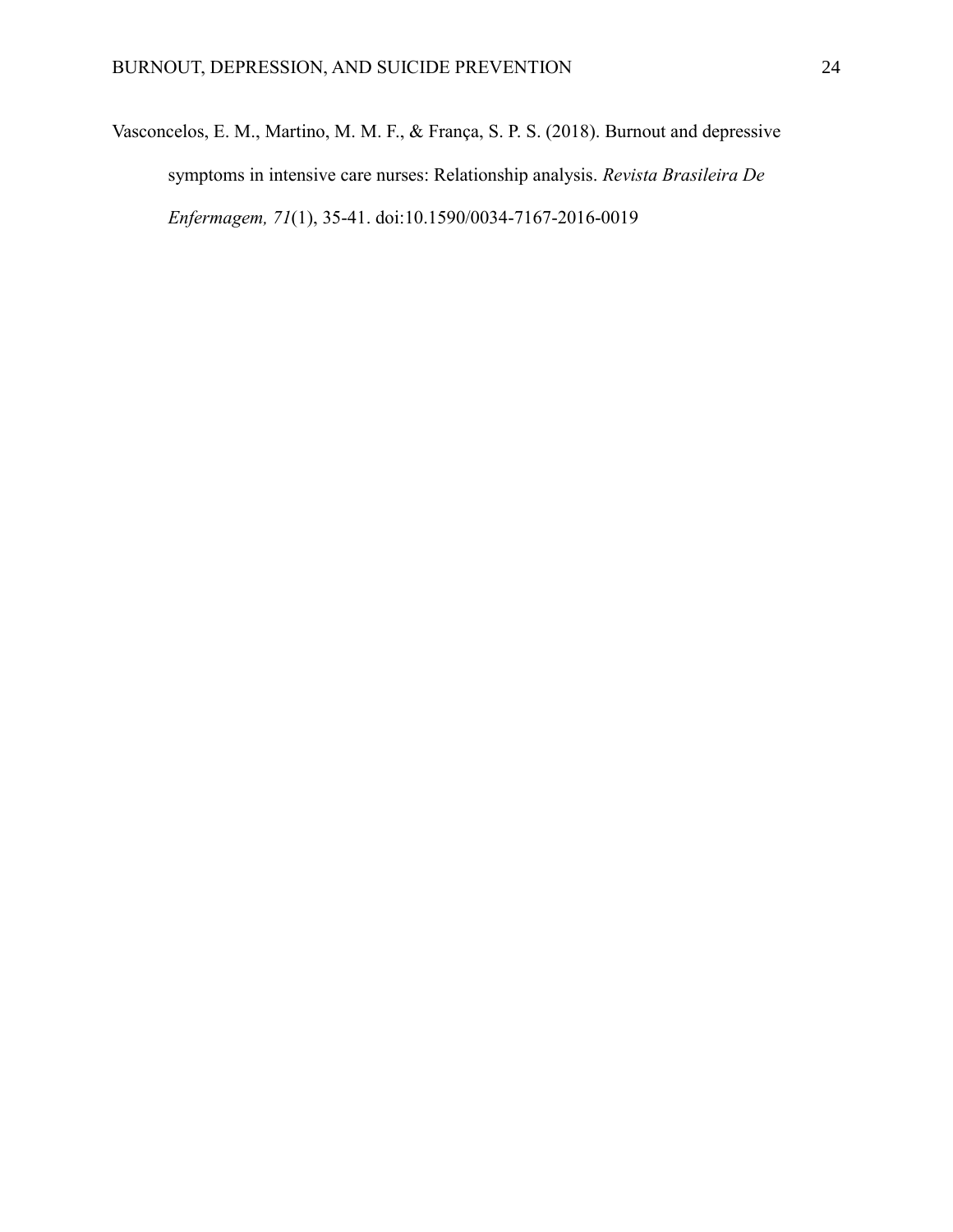# **VI. Appendices**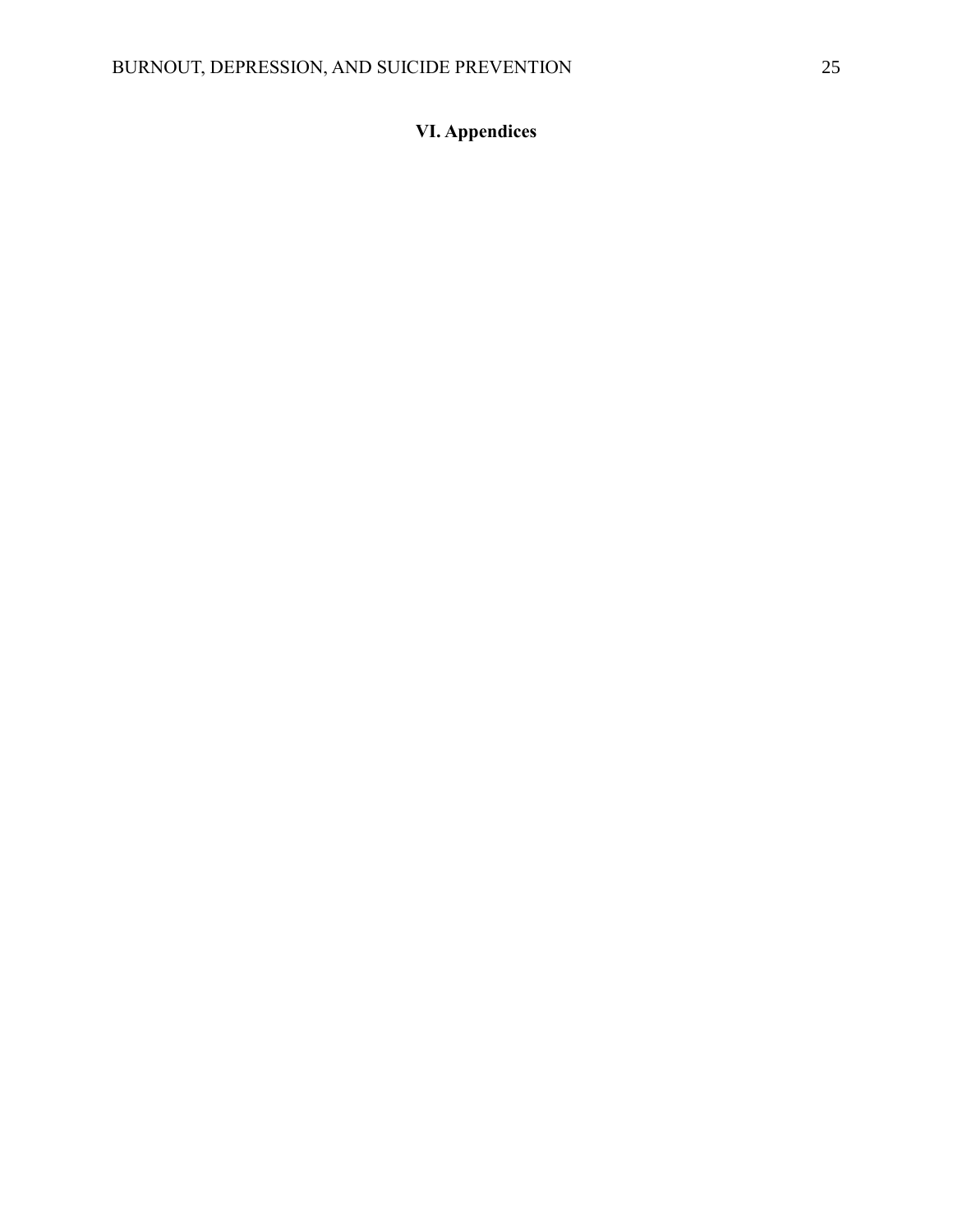| Appendix A. Evidence Evaluation Table |  |  |  |  |
|---------------------------------------|--|--|--|--|
|---------------------------------------|--|--|--|--|

| <b>Citation</b>           | Conceptual<br><b>Framework</b> | Design/<br><b>Method</b>                       | Sample/<br><b>Setting</b>                                                                                                                                                                                                    | <b>Variables</b><br><b>Studied</b>         | <b>Measurement</b><br>of Major<br><b>Variables</b>                                                                                                                                                                                             | <b>Data Analysis</b>                                                                                                                                                                                                                                                                                                                                                                  | <b>Study Findings</b>                                                                                                                                                                                                                                                                                                                                                                 | Appraisal of<br>Worth to<br><b>Practice</b>                                                                                                                                                                                                                                                                                                                                                                                                      |
|---------------------------|--------------------------------|------------------------------------------------|------------------------------------------------------------------------------------------------------------------------------------------------------------------------------------------------------------------------------|--------------------------------------------|------------------------------------------------------------------------------------------------------------------------------------------------------------------------------------------------------------------------------------------------|---------------------------------------------------------------------------------------------------------------------------------------------------------------------------------------------------------------------------------------------------------------------------------------------------------------------------------------------------------------------------------------|---------------------------------------------------------------------------------------------------------------------------------------------------------------------------------------------------------------------------------------------------------------------------------------------------------------------------------------------------------------------------------------|--------------------------------------------------------------------------------------------------------------------------------------------------------------------------------------------------------------------------------------------------------------------------------------------------------------------------------------------------------------------------------------------------------------------------------------------------|
| Awa et al.<br>(2010)      | None                           | Systematic<br>review with<br>meta-<br>analysis | 25 primary<br>intervention<br>studies, which<br>included pre-<br>and post-<br>intervention<br>assessment.<br>Participants<br>included<br>healthcare<br>professional,<br>dentists, social<br>workers, and<br>police officers. | <b>Burnout</b><br>intervention<br>programs | <b>Burnout</b><br>intervention<br>effectiveness<br>& prevention<br>of burnout.<br>14 studies<br>were RCTs, 9<br>quasi-<br>experimental,<br>$5$ non-<br>randomized,<br>and 2 had no<br>control groups.<br><b>Effect</b> size<br>using<br>ANOVA. | 68% were person-<br>directed, 8% were<br>organization-<br>directed, & 24%<br>were both.<br>Strong evidence<br>was attributed to<br>outcomes where a<br>significant<br>positive or<br>negative<br>intervention effect<br>was measured<br>$(p=0.05)$ .<br>Non-significant<br>positive or<br>negative<br>intervention<br>effects ( $p > 0.05$ )<br>were regarded as<br>limited evidence. | Results of non-<br><b>RCTs</b> had similar<br>positive outcomes<br>as the RCTs.<br>Person-directed<br>interventions<br>reduced burnout in<br><6 months, combo<br>interventions had<br>longer positive<br>effects of $>12$<br>months.<br><b>Burnout</b><br>interventions are<br>beneficial & those<br>that are both<br>person- and<br>organization-<br>directed had<br>longer effects. | Strengths:<br>Majority of<br>studies were RCTs<br>& quasi-<br>experimental.<br>Positive<br>intervention<br>effects despite<br>effect size<br>variations.<br>Limitations:<br>Only English and<br>German studies<br>were included.<br>Wide range of<br>study designs<br>limits direct<br>comparability of<br>results. No<br>evaluation of the<br>quality of each<br>study was done.<br><b>Critical Appraisal</b><br>Tool & Rating:<br>Level III, B |
| Davidson et<br>al. (2018) | None                           | Cross-<br>sectional<br>descriptive             | Voluntary<br>participation<br>for all nurses<br>working in an<br>urban medical-<br>teaching                                                                                                                                  | Depression &<br>suicide risk               | Suicide risk<br>screening<br>using 9-item<br><b>Patient Health</b><br>Questionnaire<br>$(PHQ-9)$ &<br>additional                                                                                                                               | 7% or nurses took<br>surveys, 43% of<br>those were<br>moderate-risk &<br>55% were at high-<br>risk.                                                                                                                                                                                                                                                                                   | Encrypted,<br>anonymous<br>proactive suicide<br>risk screening is<br>effective to<br>identify at-risk<br>nurses & refer                                                                                                                                                                                                                                                               | Strengths:<br>Well received<br>from nursing staff<br>as a needed<br>resource for those<br>suffering.<br>Limitations:                                                                                                                                                                                                                                                                                                                             |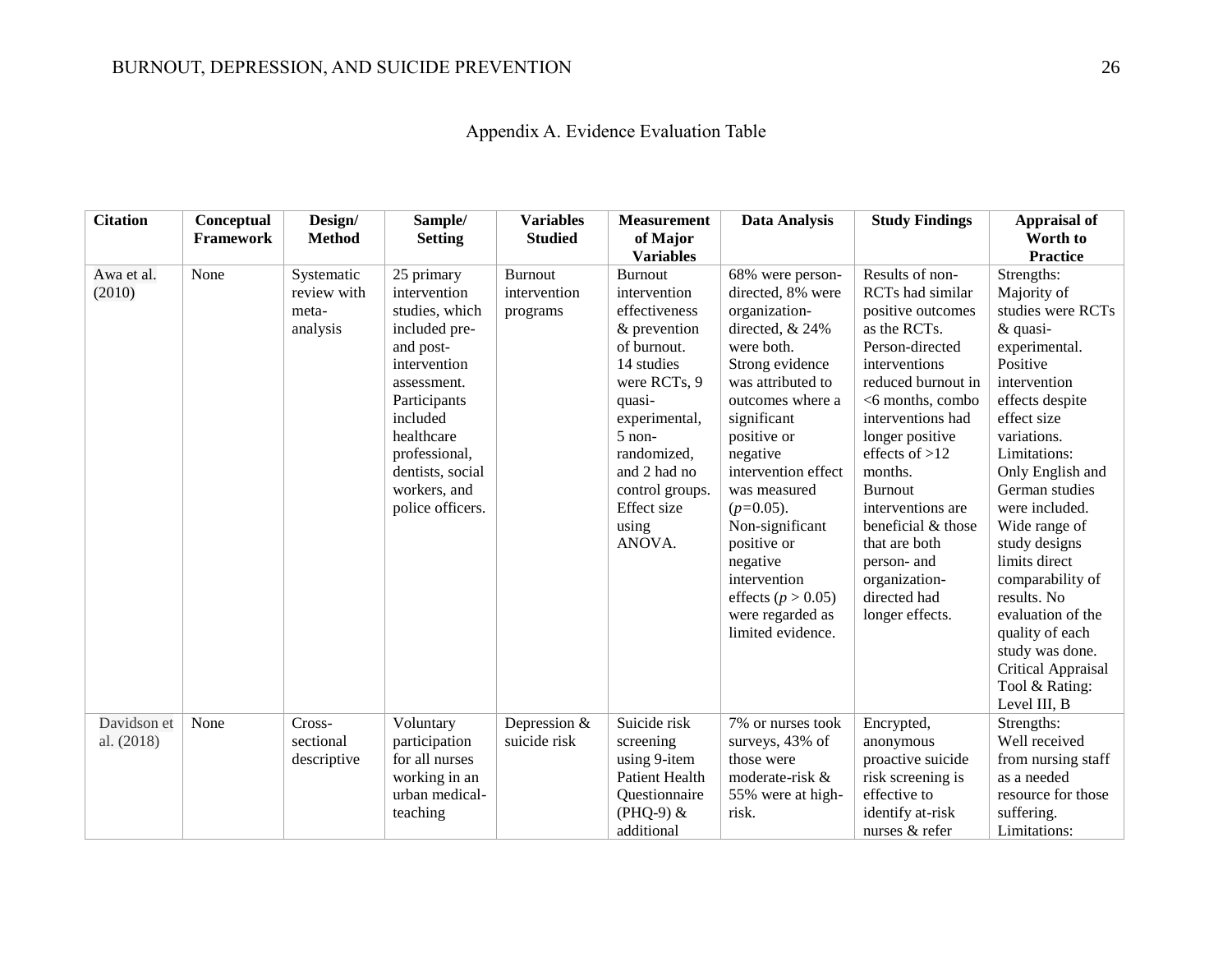|                          |      |                                     | multisite<br>health system.                                                                                                  |                                                                                  | questions done<br>anonymously<br>online.                                                                                                                     |                                                                                                                       | them for<br>treatment.                                                                                                                                                                                                   | ISP not validated,<br>low turnout at<br>grand rounds<br>introducing ISP &<br>low response rate.<br>Limited<br>generalizability<br>due to being at<br>one site.<br>Critical Appraisal<br>Tool & Rating:<br>Level III, B                                                                                                                                                       |
|--------------------------|------|-------------------------------------|------------------------------------------------------------------------------------------------------------------------------|----------------------------------------------------------------------------------|--------------------------------------------------------------------------------------------------------------------------------------------------------------|-----------------------------------------------------------------------------------------------------------------------|--------------------------------------------------------------------------------------------------------------------------------------------------------------------------------------------------------------------------|------------------------------------------------------------------------------------------------------------------------------------------------------------------------------------------------------------------------------------------------------------------------------------------------------------------------------------------------------------------------------|
| Downs et<br>al. (2014)   | None | Cross-<br>sectional                 | Voluntary<br>participation<br>for medical<br>students &<br>faculty at a<br>school of<br>medicine over<br>a 4-year<br>period. | Depression &<br>suicide risk                                                     | Suicide risk<br>screening<br>using 9-item<br><b>Patient Health</b><br>Questionnaire<br>$(PHQ-9)$ &<br>additional<br>questions done<br>anonymously<br>online. | 34% of medical<br>students took<br>surveys, 8% of<br>those were at<br>high/significant<br>risk.                       | Implementation of<br>the HEAR<br>program was<br>effective in<br>identifying suicide<br>risk in medical<br>students and<br>referring for<br>treatment,<br>therefore<br>improving mental<br>health of medical<br>students. | Strengths:<br>Noteworthy<br>number of<br>participants (13)<br>were suicidal and<br>received treatment<br>Limitations:<br>Long length (4<br>years) may have<br>impacted results.<br>Susceptible to<br>cohort effects<br>from study design.<br>Limited<br>generalizability<br>due to being at<br>only one site.<br><b>Critical Appraisal</b><br>Tool & Rating:<br>Level III, B |
| Flarity et al.<br>(2013) | None | Cross-<br>sectional,<br>qualitative | Voluntary<br>participation<br>of 73 ED<br>nurses in 2<br>ED <sub>s</sub> in<br>Colorado.                                     | 4-hour<br>education<br>program,<br>compassion<br>fatigue,<br>burnout<br>symptoms | Pre/post test<br>on the<br>ProQOL<br>survey and<br>demographic<br>data. SPSS<br>Version 20 for                                                               | Pre-tests - 52%<br>had low to<br>moderate<br>compassion<br>satisfaction, 59%<br>had mod to high<br>levels of burnout, | Hardiness<br>education can<br>lower burnout<br>scores for<br>participants. Also<br>this education can<br>improve hardiness                                                                                               | Strengths:<br>Low cost of<br>education with<br>good return of a<br>healthier<br>workforce.<br>Limitations:                                                                                                                                                                                                                                                                   |
|                          |      |                                     |                                                                                                                              |                                                                                  | ProQOL &                                                                                                                                                     | 60% had mod-                                                                                                          | scores. There is an                                                                                                                                                                                                      | Convenience                                                                                                                                                                                                                                                                                                                                                                  |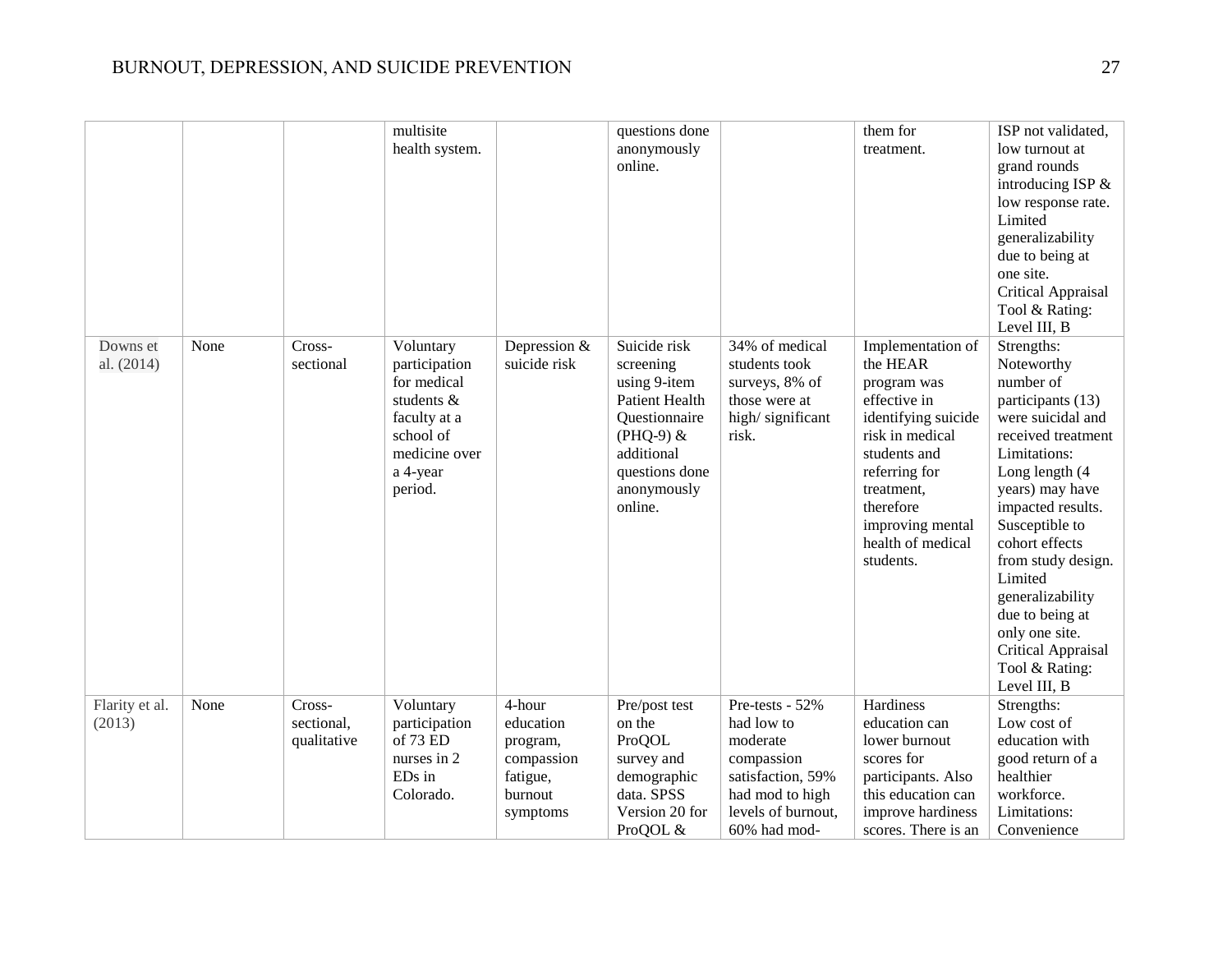|                     |                                                    |                        |                                                                                                                                             |                                     | Microsoft<br>Excel for<br>demographic<br>data analysis.                                       | high levels of<br>secondary<br>traumatic stress.<br>After intervention,<br>statistical<br>significance in<br>compassion<br>satisfaction<br>$(p=0.004),$<br>decrease in<br>burnout $(p=0.001)$<br>and decrease in<br>secondary<br>traumatic stress<br>$(p=0.001)$ | inverse<br>relationship<br>between hardiness<br>and burnout.                                                                                                                   | sample threat to<br>external validity<br>and<br>generalizability to<br>other ED nurses.<br>Low survey return<br>rate. Short interval<br>to return surveys<br>will not show<br>long-term<br>improvement.<br><b>Critical Appraisal</b><br>Tool & Rating:<br>Level III, B                                                          |
|---------------------|----------------------------------------------------|------------------------|---------------------------------------------------------------------------------------------------------------------------------------------|-------------------------------------|-----------------------------------------------------------------------------------------------|------------------------------------------------------------------------------------------------------------------------------------------------------------------------------------------------------------------------------------------------------------------|--------------------------------------------------------------------------------------------------------------------------------------------------------------------------------|---------------------------------------------------------------------------------------------------------------------------------------------------------------------------------------------------------------------------------------------------------------------------------------------------------------------------------|
| Henderson<br>(2015) | <b>Stress</b><br>appraisal and<br>coping<br>theory | Quasi-<br>experimental | Convenience<br>sample of RNs<br>in med-surg<br>unit in a large<br>children's<br>teaching<br>hospital in a<br>large<br>metropolitan<br>city. | Hardiness<br>education &<br>burnout | Demographic<br>data, Maslach<br><b>Burnout</b><br>Inventory $\&$<br>Personal<br>Views Survey. | Statistically<br>significant<br>improvement in<br>burnout scores for<br>emotional<br>exhaustion,<br>depersonalization<br>& personal<br>accomplishment<br>after intervention<br>implementation.<br>Also increases all<br>sections in<br>hardiness scores.         | Hardiness training<br>could create<br>healthier staff with<br>decreased burnout.<br>increased<br>performance and<br>productivity, job<br>satisfaction and<br>patient outcomes. | Strengths:<br>Low-cost of<br>intervention $&$<br>surveys<br>Limitations:<br>Convenience<br>sample limits<br>generalizability.<br>Self-reports may<br>have bias due to<br>Hawthorne effect.<br>Selection bias due<br>to non-<br>randomization of<br>participants.<br><b>Critical Appraisal</b><br>Tool & Rating:<br>Level III, B |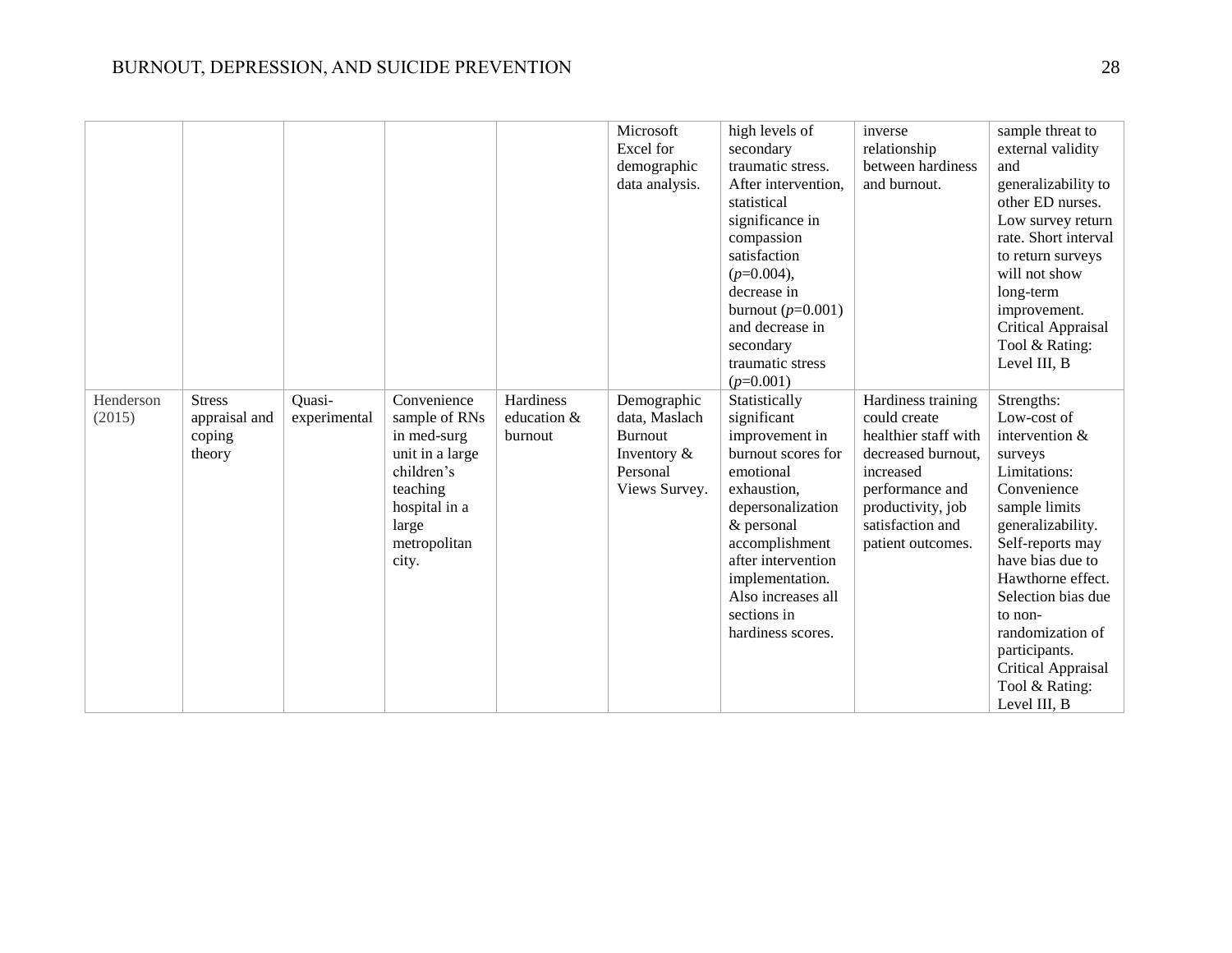| <b>REF</b><br>NO. | <b>ITEM</b>                                | <b>CURRENT</b><br><b>STATE</b>                                                                   | <b>DESIRED</b><br><b>STATE</b>                                          | <b>ASSIGNED</b><br><b>TO</b>    | <b>ACTION</b><br><b>ITEMS</b>                                                                      | <b>PRIORITY</b> | <b>RISKS</b>                                                                                              | <b>COMPLETE</b> |
|-------------------|--------------------------------------------|--------------------------------------------------------------------------------------------------|-------------------------------------------------------------------------|---------------------------------|----------------------------------------------------------------------------------------------------|-----------------|-----------------------------------------------------------------------------------------------------------|-----------------|
|                   | EAP not<br>proactive                       | Enacted when staff<br>self-identify mental<br>health issues and<br>seek assistance<br>through HR | Program to<br>proactively identify<br>mental health<br>issues           | A. Ritchie                      | Create project<br>plan                                                                             | High            | Lack of buy-in by<br>staff as<br>participation is<br>voluntary                                            | No              |
| 2                 | Wellness<br>program not<br>well attended   | Classes currently<br>during daytime in<br>the middle of<br>nursing shifts                        | Classes held on<br>campus after<br>nursing shifts                       | Wellness<br>Program<br>Director | Collaborate<br>with county<br>wellness<br>program to help<br>modify<br>schedule                    | Medium          | Lack of resources<br>for wellness classes<br>and county may not<br>be willing to offer<br>at the hospital | No              |
| $\mathfrak{Z}$    | Burnout not<br>systematically<br>evaluated | SAQ does not<br>include burnout<br>survey questions                                              | Annual SAQ to<br>include burnout<br>survey questions                    | Senior Admin.                   | Collaborate<br>with senior<br>admin team to<br>add burnout<br>questions to<br><b>SAQ</b>           | High            | Lack of buy-in<br>from admin staff to<br>add these measures<br>to the SAQ due to<br>increased costs       | N <sub>o</sub>  |
| $\overline{4}$    | Suicide risk not<br>evaluated              | There is no<br>mechanism to<br>identify depression<br>or suicidal ideation<br>in staff           | Implementation of<br>ISP for all<br>healthcare staff in<br>the hospital | A. Ritchie                      | Ensure contract<br>approved by<br>county $&$ ISP<br>program<br>managed by<br><b>EAP</b> counselors | High            | Lack of<br>involvement by<br><b>EAP</b> services<br>contracted vendor                                     | No              |

Appendix B. Gap Analysis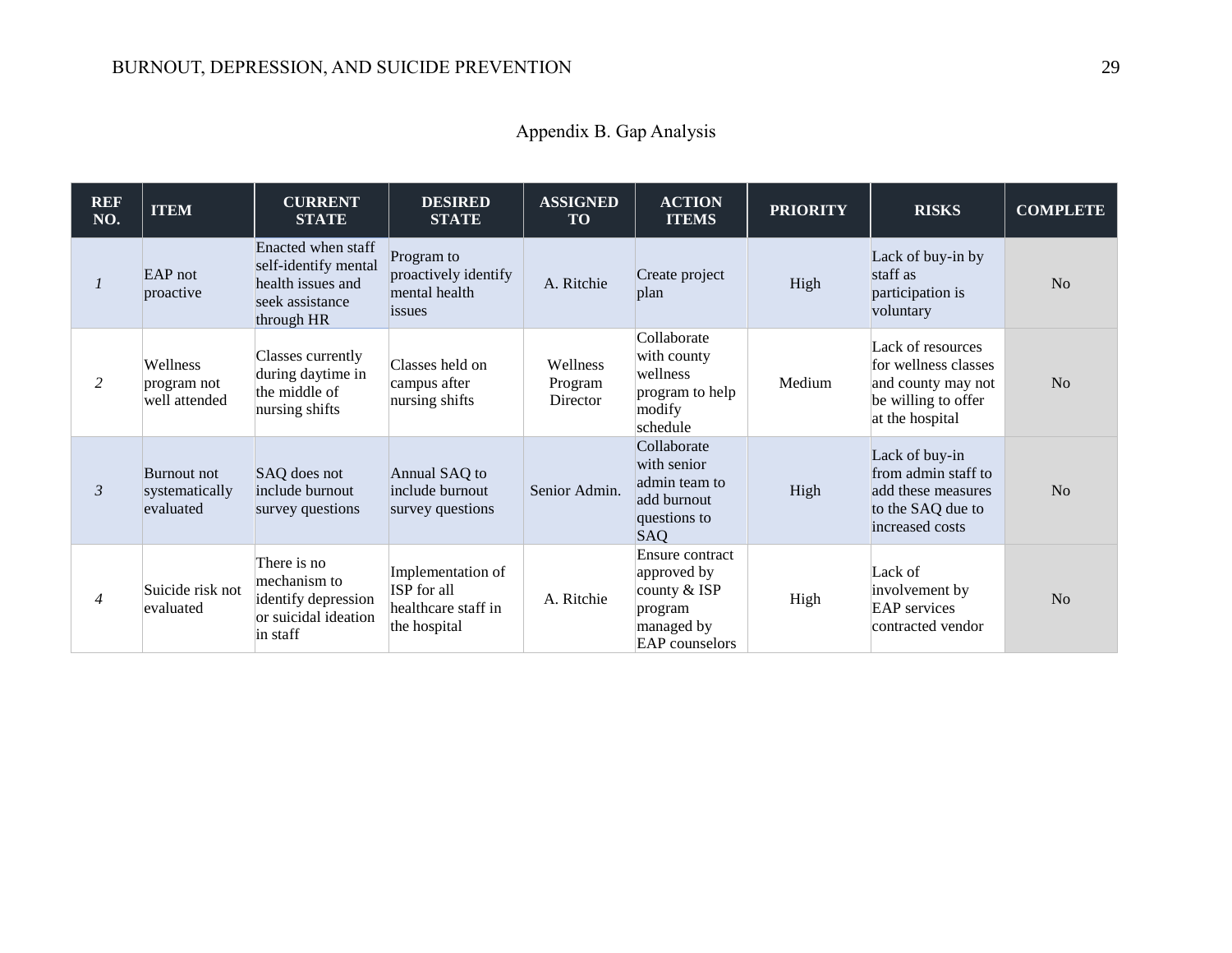| <b>Internal</b>                                            |                                                               |
|------------------------------------------------------------|---------------------------------------------------------------|
| Helpful                                                    | <b>Harmful</b>                                                |
| To achieving objective                                     | To achieving objective                                        |
| Strengths - What unique benefit does the                   | <b>Weaknesses</b> – What needs remain unfulfilled?            |
| organization have or provide?                              | Teamwork climate in NICU not favorable at<br>$\bullet$        |
| Passionate frontline and middle management                 | this time.                                                    |
| staff dedicated to providing excellent care.               | Relationship with county behavioral health<br>$\bullet$       |
| Support of senior leadership to implement the<br>$\bullet$ | services to implement the ISP portion of the                  |
| HEAR program at Natividad.                                 | HEAR program not yet solidified.                              |
| Staff feel that working at Natividad is like<br>$\bullet$  | Implementation of contract with AFSP to<br>$\bullet$          |
| being part of a large family and are dedicated             | implement ISP is an unknown variable, this can                |
| to providing safe care.                                    | be a lengthy process with county contracts.                   |
| Participation in education will be paid time and           |                                                               |
| will provide Nursing CEUs.                                 |                                                               |
| <b>External</b>                                            |                                                               |
| <b>Opportunities</b>                                       | <b>Threats</b>                                                |
| How can you add more value?                                | Where might you lose participation?                           |
| How can weaknesses be overturned?                          |                                                               |
| No current program to identify burnout,<br>$\bullet$       | Competing priorities with multiple employee<br>$\bullet$      |
| depression, & suicide risk.                                | engagement projects underway (IHI - Joy in                    |
| Expansion of behavioral health services to<br>$\bullet$    | Work, Beta Heart - Care for the Caregiver)                    |
| nursing staff and other healthcare providers.              | Inability to fully engage staff as participation<br>$\bullet$ |
| Potential to improve patient outcomes and<br>$\bullet$     | will be voluntary.                                            |
| decrease medical errors due to improved                    | Staff may not be able to attend if unit cannot<br>$\bullet$   |
| mental health of participating staff.                      | spare them and they have to attend on their day               |
|                                                            | off.                                                          |

# Appendix C. SWOT Analysis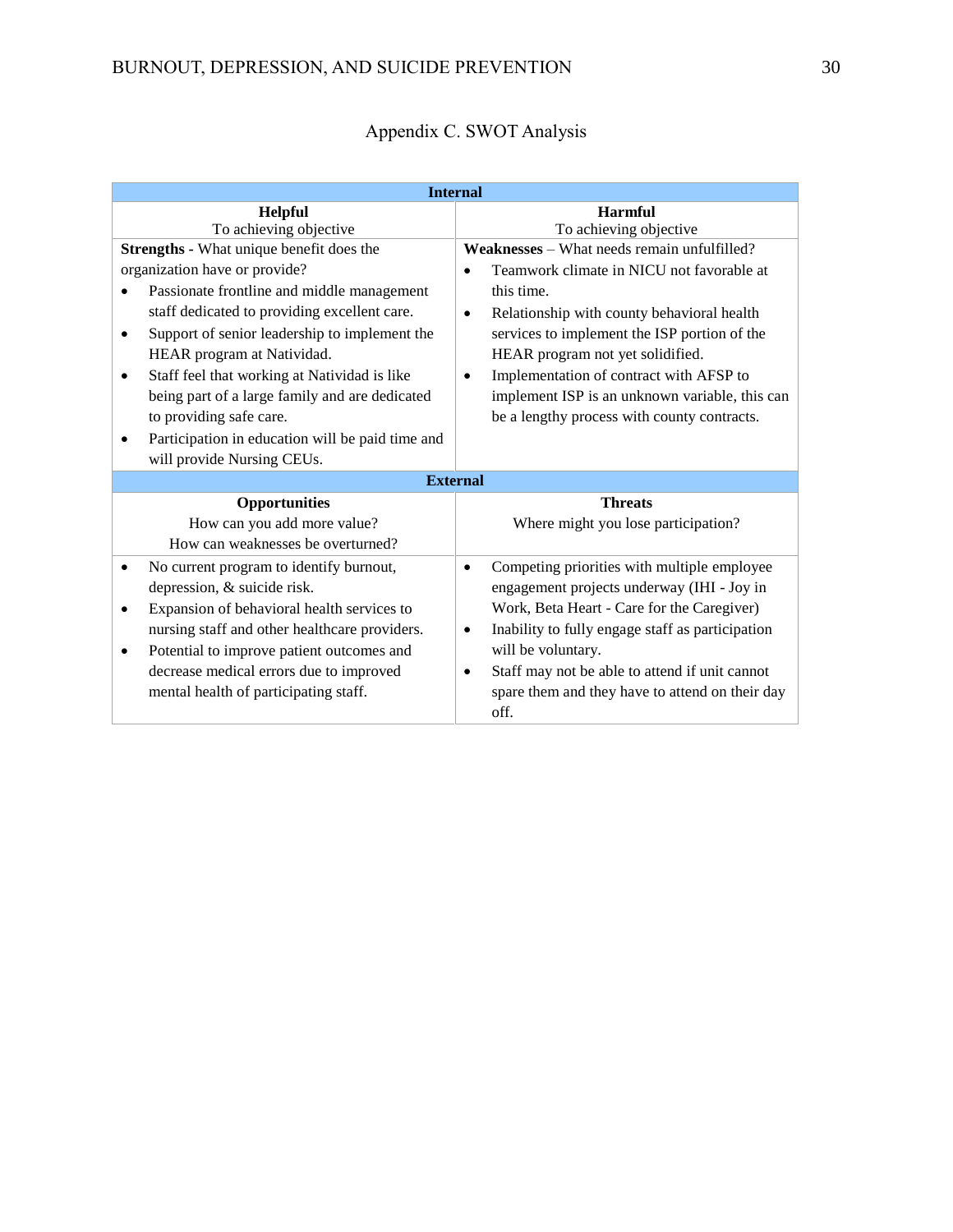#### Appendix D. Organization Letter of Support



Gary Gray, DO, Chief Executive Officer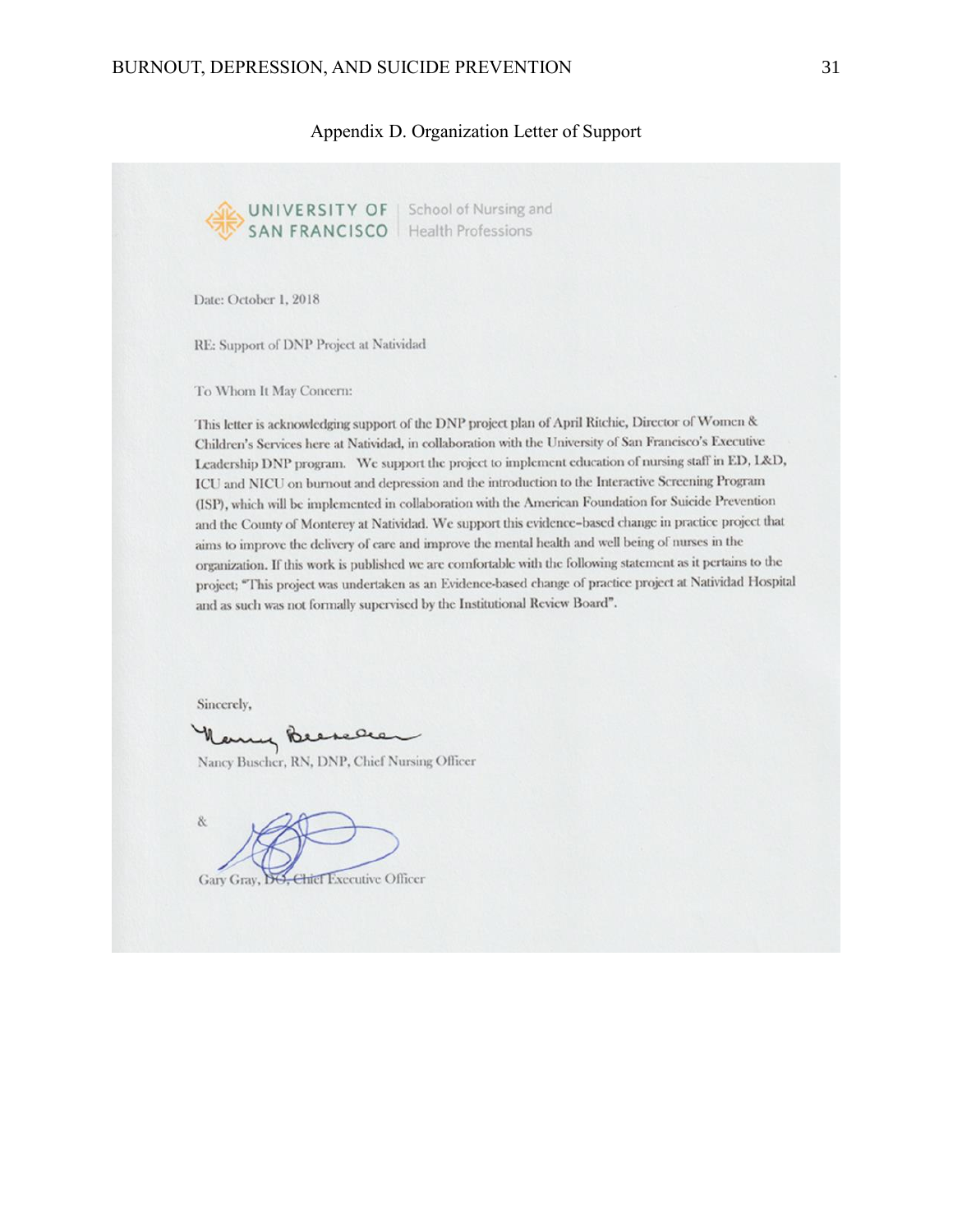| <b>ITEM / TASK</b>                                                    | $\frac{0}{0}$<br><b>COMPLETE</b> | <b>BASE</b><br><b>COST</b> | $\overline{\mathrm{COST}}$ | <b>ESTIMATED</b><br><b>COST</b> | <b>ACTUAL</b><br><b>COST</b> |
|-----------------------------------------------------------------------|----------------------------------|----------------------------|----------------------------|---------------------------------|------------------------------|
| First year contract with AFSP for ISP                                 | $0\%$                            | \$5,000                    | \$5,000                    | \$5,000                         | <b>TBD</b>                   |
| Subsequent year contract with ASFP<br>for ISP                         | $0\%$                            | \$2,500                    | \$2,500                    | \$2,500                         | <b>TBD</b>                   |
| Nurse Education Attendance (2 hours)<br>196 INVITES-20% participation | $0\%$                            | \$70/<br>hour              | \$140                      | \$5,600                         | <b>TBD</b>                   |
| EAP to manage ISP (Current is<br>\$18/year/FTE)                       | $0\%$                            | <b>TBD</b>                 | <b>TBD</b>                 | <b>TBD</b>                      | <b>TBD</b>                   |
| Per participant cost of EAP managing<br>surveys                       | $0\%$                            | <b>TBD</b>                 | <b>TBD</b>                 | <b>TBD</b>                      | <b>TBD</b>                   |

# Appendix E. Budget / Cost Baseline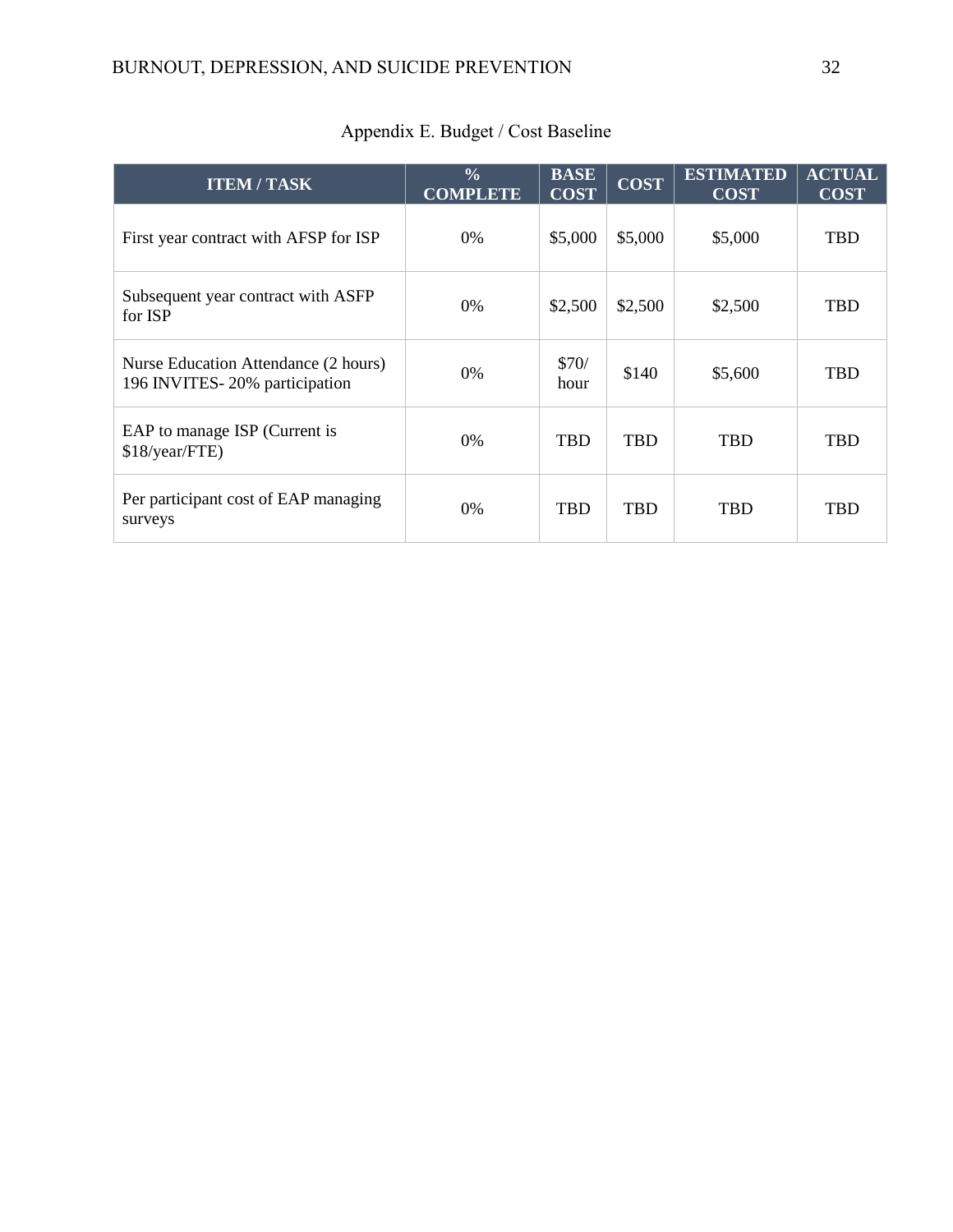Appendix F. Maslach Burnout Inventory Human Services Survey

Data Collection Tool

MBI-Human Services Survey for Medical Personnel

Sample Questions

I feel emotionally drained from my work

I have accomplished many worth wile things in this job

I don't really care what happens to some patients

Copyright © 1986 Christina Maslach, Susan E. Jackson & Richard L. Schwab. All rights reserved in all media. Published by Mind Garden, Inc., Www.mindgarden.com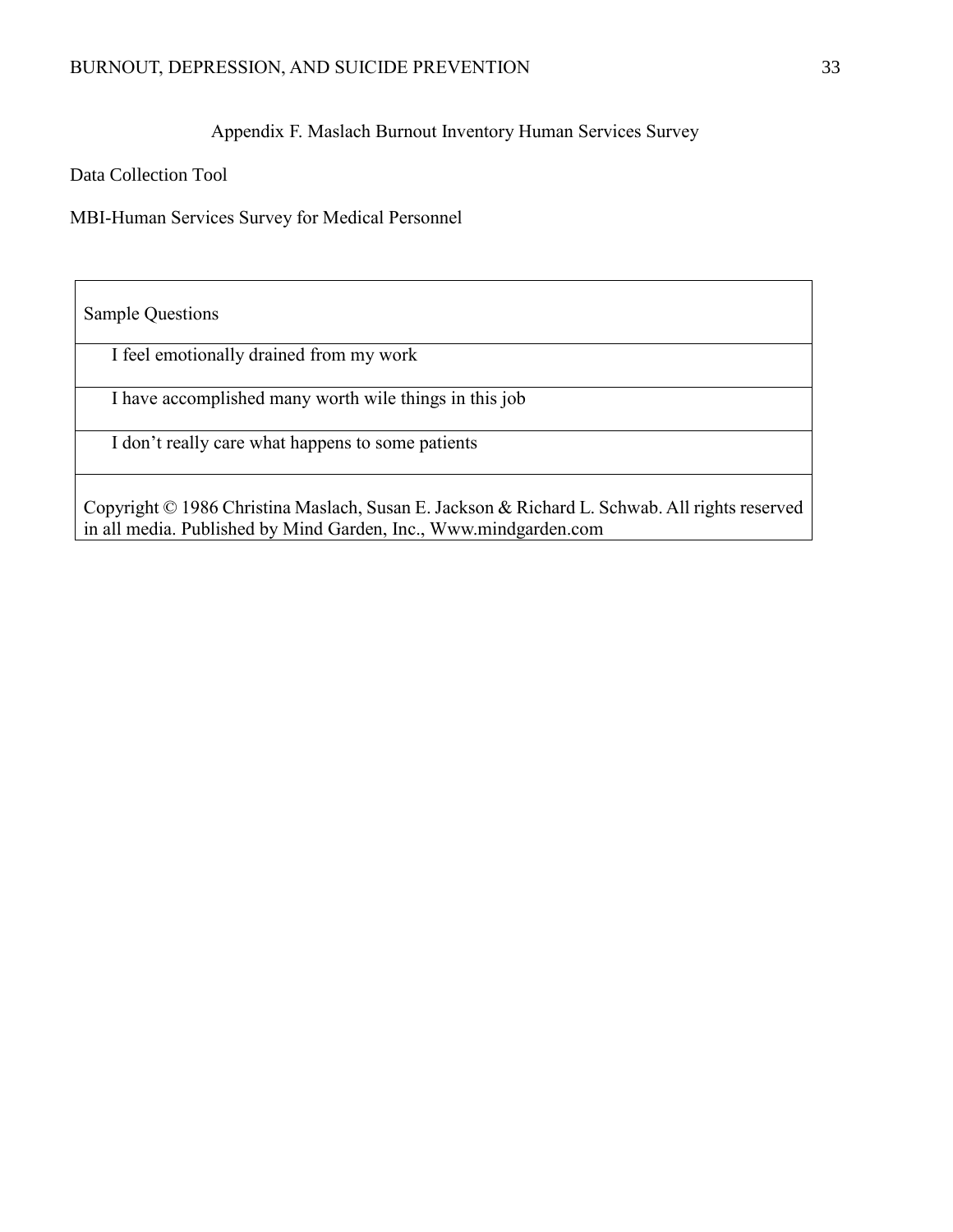| <b>Demographic Variables of Study Participants</b> | <b>ED</b> | L&D | <b>ICU</b> | <b>NICU</b> |
|----------------------------------------------------|-----------|-----|------------|-------------|
| Gender                                             |           |     |            |             |
| Male                                               |           |     |            |             |
| Female                                             |           |     |            |             |
| Age, median (range)                                |           |     |            |             |
| Education                                          |           |     |            |             |
| Diploma                                            |           |     |            |             |
| <b>ASN</b>                                         |           |     |            |             |
| <b>BSN</b>                                         |           |     |            |             |
| <b>MSN</b>                                         |           |     |            |             |
| Other                                              |           |     |            |             |
| Area of Current Practice                           |           |     |            |             |
| <b>Emergency Department</b>                        |           |     |            |             |
| Labor & Delivery                                   |           |     |            |             |
| <b>Adult Critical Care</b>                         |           |     |            |             |
| <b>Neonatal Critical Care</b>                      |           |     |            |             |
| Number of years as RN, median, (range)             |           |     |            |             |

| <b>MBI-HSS Summary Statistics</b>                                    |           |       |            |             |
|----------------------------------------------------------------------|-----------|-------|------------|-------------|
| *Scale                                                               | <b>ED</b> | L&D   | <b>ICU</b> | <b>NICU</b> |
|                                                                      | $(n=$     | $(n=$ | $(n=$      | $(n=$       |
| <b>Pre-Intervention Burnout</b>                                      |           |       |            |             |
| Emotional exhaustion                                                 |           |       |            |             |
| Depersonalization                                                    |           |       |            |             |
| Personal accomplishment                                              |           |       |            |             |
| <b>Post-Intervention Burnout</b>                                     |           |       |            |             |
| <b>Emotional exhaustion</b>                                          |           |       |            |             |
| Depersonalization                                                    |           |       |            |             |
| Personal accomplishment                                              |           |       |            |             |
| *Burnout: Emotional exhaustion (range, 9-63; higher=more burnout)    |           |       |            |             |
| Burnout: Depersonalization (range, $5-35$ ; higher = more burnout),  |           |       |            |             |
| Burnout: Personal accomplishment (range, 8-56; lower = more burnout) |           |       |            |             |
| <b>Turnover Rates</b>                                                | <b>ED</b> | L&D   | <b>ICU</b> | <b>NICU</b> |
| Pre-Intervention                                                     |           |       |            |             |
| Post-Intervention                                                    |           |       |            |             |
| <b>SAQ Stress Recognition Scores</b>                                 |           |       |            |             |
| Pre-Intervention                                                     |           |       |            |             |

• Post-Intervention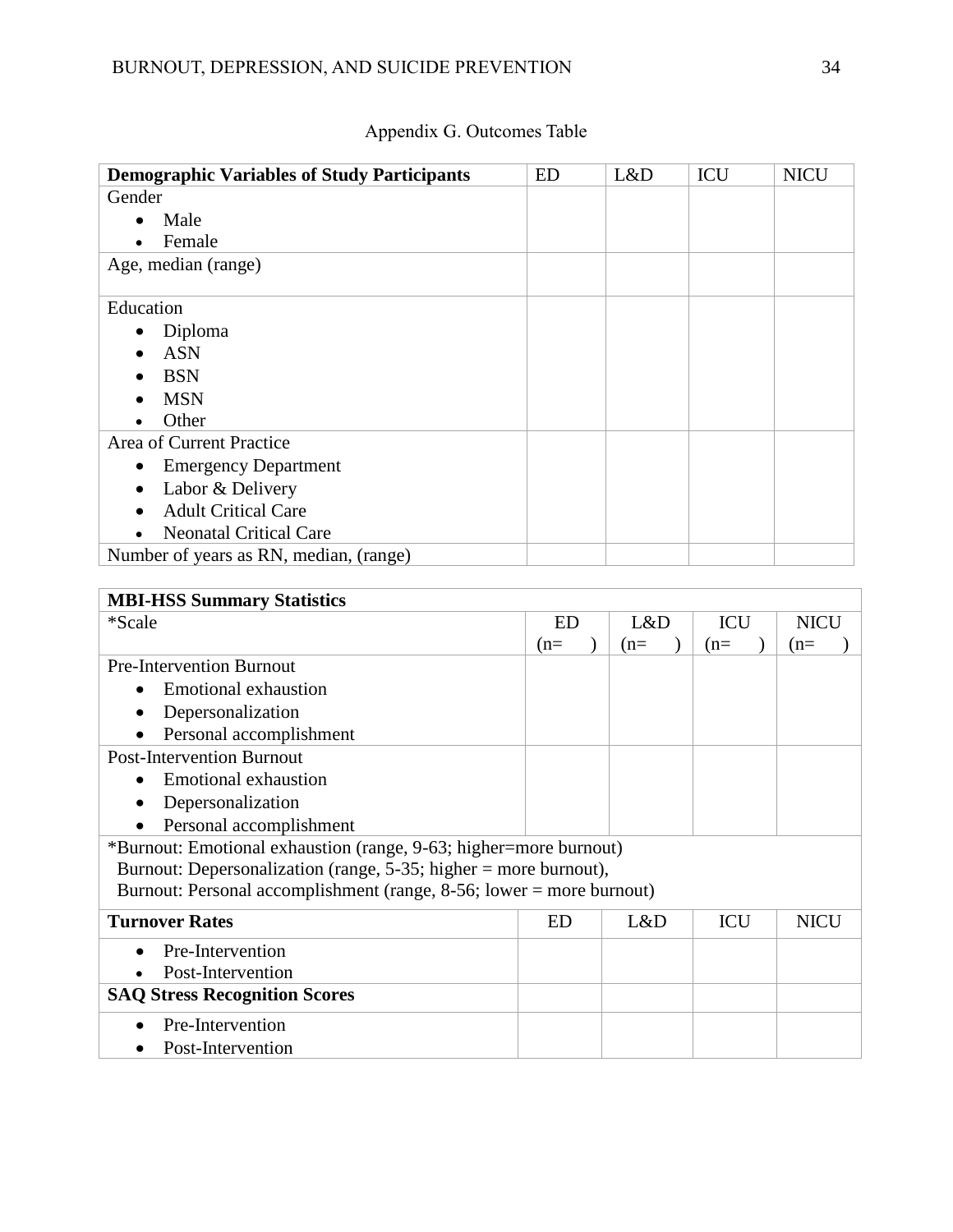# Appendix H. Statement of Non-Research Determination Form

| <b>Project Title:</b>                                                                                                                                                                                                                                                                                                              | <b>YES</b> | N <sub>O</sub> |  |  |  |
|------------------------------------------------------------------------------------------------------------------------------------------------------------------------------------------------------------------------------------------------------------------------------------------------------------------------------------|------------|----------------|--|--|--|
|                                                                                                                                                                                                                                                                                                                                    |            |                |  |  |  |
| The aim of the project is to improve the process or delivery of care with established/accepted<br>standards, or to implement evidence-based change. There is no intention of using the data for<br>research purposes.                                                                                                              |            |                |  |  |  |
| The specific aim is to improve performance on a specific service or program and is a part of<br>usual care. ALL participants will receive standard of care.                                                                                                                                                                        |            |                |  |  |  |
| The project is NOT designed to follow a research design, e.g., hypothesis testing or group<br>comparison, randomization, control groups, prospective comparison groups, cross-sectional,<br>case control). The project does NOT follow a protocol that overrides clinical decision-making.                                         |            |                |  |  |  |
| The project involves implementation of established and tested quality standards and/or<br>systematic monitoring, assessment or evaluation of the organization to ensure that existing<br>quality standards are being met. The project does NOT develop paradigms or untested methods<br>or new untested standards.                 |            |                |  |  |  |
| The project involves implementation of care practices and interventions that are consensus-<br>based or evidence-based. The project does NOT seek to test an intervention that is beyond<br>current science and experience.                                                                                                        |            |                |  |  |  |
| The project is conducted by staff where the project will take place and involves staff who are<br>working at an agency that has an agreement with USF SONHP.                                                                                                                                                                       |            |                |  |  |  |
| The project has NO funding from federal agencies or research-focused organizations and is<br>not receiving funding for implementation research.                                                                                                                                                                                    |            |                |  |  |  |
| The agency or clinical practice unit agrees that this is a project that will be implemented to<br>improve the process or delivery of care, i.e., not a personal research project that is dependent<br>upon the voluntary participation of colleagues, student's and/ or patients.                                                  |            |                |  |  |  |
| If there is an intent to, or possibility of publishing your work, you and supervising faculty and<br>the agency oversight committee are comfortable with the following statement in your methods                                                                                                                                   |            |                |  |  |  |
| section: "This project was undertaken as an Evidence-based change of practice project at X<br>hospital or agency and as such was not formally supervised by the Institutional Review<br>Board."                                                                                                                                    |            |                |  |  |  |
| ANSWER KEY: If the answer to ALL of these items is yes, the project can be considered an<br>Evidence-based activity that does NOT meet the definition of research. IRB review is not<br>required. Keep a copy of this checklist in your files. If the answer to ANY of these questions<br>is NO, you must submit for IRB approval. |            |                |  |  |  |
| *Adapted with permission of Elizabeth L. Hohmann, MD, Director and Chair, Partners Human<br>Research Committee, Partners Health System, Boston, MA.                                                                                                                                                                                |            |                |  |  |  |
| STUDENT NAME (Please print): April Ritchie                                                                                                                                                                                                                                                                                         |            |                |  |  |  |

 $\sqrt{2}$ 

| DNP Department Approval 5/8/14

 $\overline{10}$  in  $\overline{10}$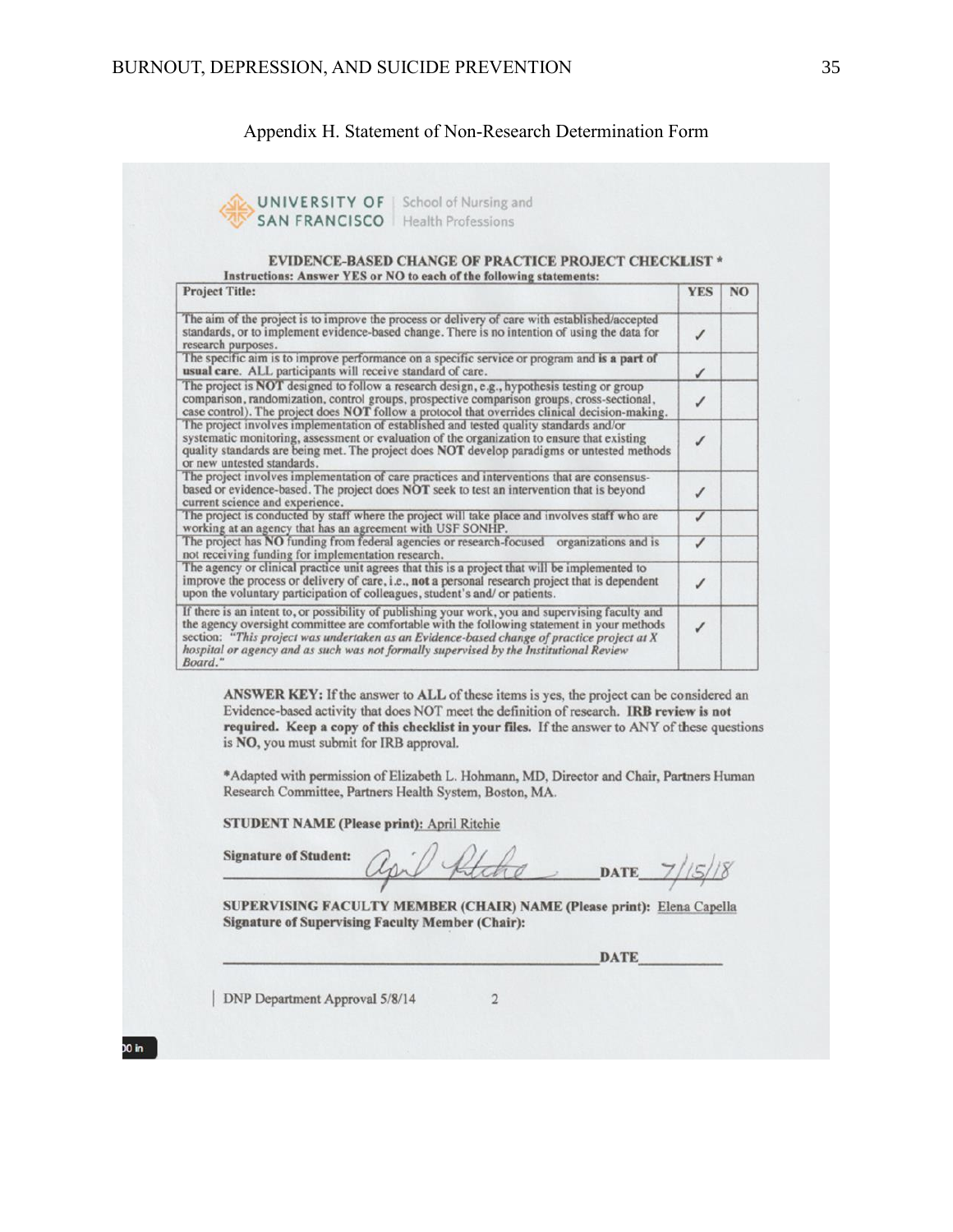| <b>COMMUNICATION</b><br><b>TYPE</b> | <b>DELIVERABLE</b>                     | <b>DESCRIPTION</b>                   | <b>DELIVERY</b><br><b>METHOD</b> | <b>FREQUENCY</b>            | <b>OWNER</b> | <b>AUDIENCE</b>                         |
|-------------------------------------|----------------------------------------|--------------------------------------|----------------------------------|-----------------------------|--------------|-----------------------------------------|
| Presentation                        | PowerPoint<br>presentation             | Presentation to<br>introduce project | In-person                        | One time                    | A. Ritchie   | Senior<br>Administration                |
| Presentation                        | PowerPoint<br>presentation             | Presentation to<br>introduce project | In-person                        | One time                    | A. Ritchie   | Hospital<br>Committee<br>Members        |
| Meetings                            | Agenda and goals                       | Group meetings to<br>discuss project | In-person                        | Bi-monthly                  | A. Ritchie   | Hospital<br>Committee<br><b>Members</b> |
| Meetings                            | Updates on project<br>plan & timelines | Discussion                           | In-person                        | Bi-monthly                  | A. Ritchie   | <b>Chief Nursing</b><br>Officer         |
| Meetings                            | Project plan &<br>timelines            | Discussion                           | Zoom                             | Weekly                      | A. Ritchie   | <b>DNP</b><br>Committee<br>Chair        |
| Correspondence                      | Report                                 | Project plan in<br>APA               | E-Mail                           | Per chair<br>recommendation | A. Ritchie   | DNP project<br>Committee                |

Appendix I. Responsibility / Communication Plan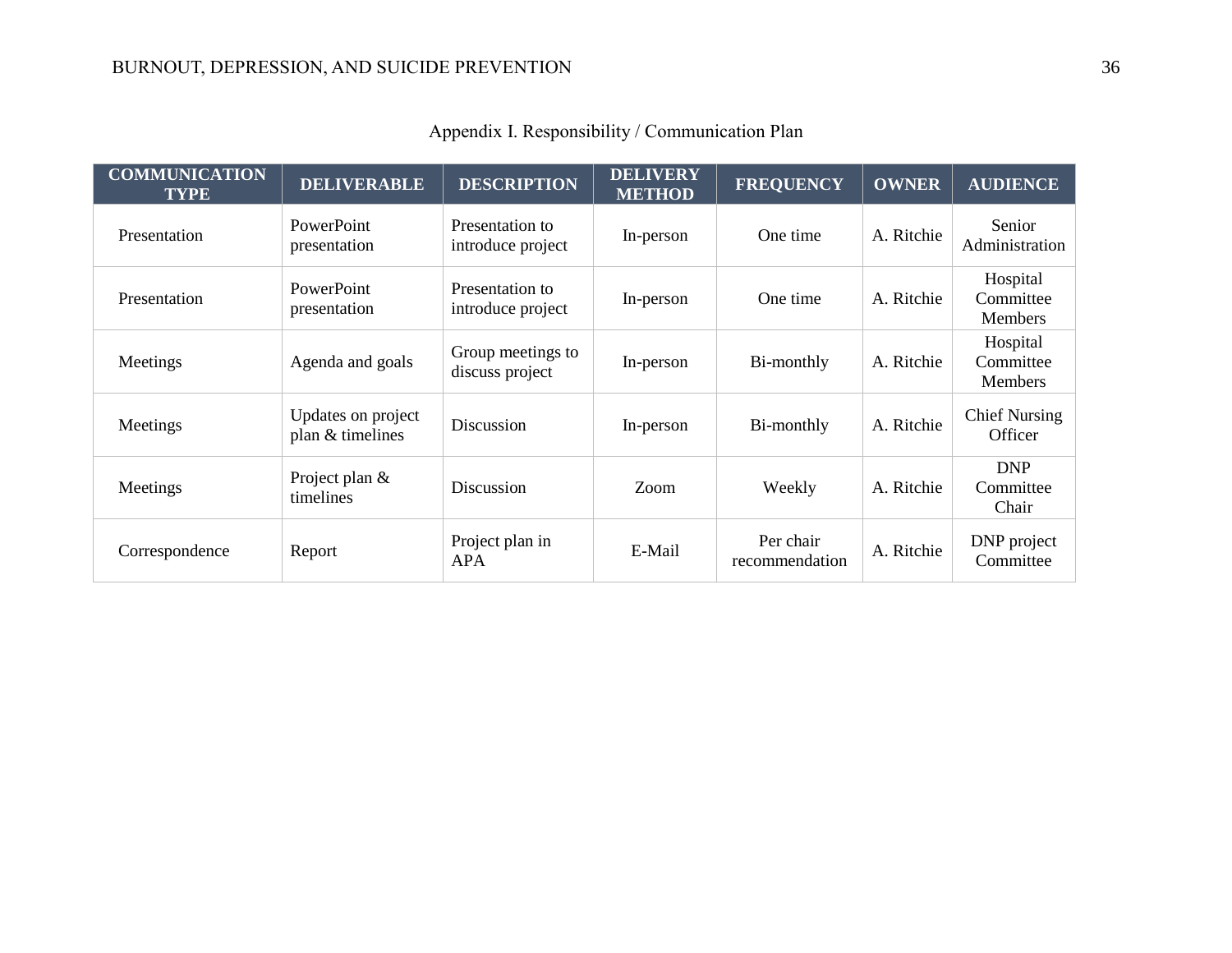### Appendix J. Gantt Chart

### **BURNOUT, DEPRESSION & SUICIDE RISK PROJECT GANTT CHART**

University of San Francisco Project Start 8/21/18 Project Lead: April Ritchie **FALL 2018** SPRING 2019 **SUIVIMER FALL 2019** Project End 12/14/19 SUMMER 2018 ASSIGNED TASK Jul Aug Sept Oct Nov Dec Jan Feb Mar Apr May Jun Jul Aug Sept Oct Nov Dec **START** END May Lun  $\frac{1}{10}$ **Project Planning**  $5//2018$ Literature Review A. Ritchie  $9/10/18$ Comm with AFSP for contract A. Ritchie  $6/28/18$  $7/19/18$ Intervention Plan A. Ritchie  $7/1/18$  $12/1/18$ Presentation to Admin. A. Ritchie  $7/11/18$  $7/11/18$ EAP Contract for ISP P. Clark  $7/19/18$  $1/1/19$ Cost/Budget Approval D. Leon  $10/21/18$  $12/5/18$  $9/3/18$ Prospectus Preparation A. Ritchie  $11/25/18$ Manuscript Preparation A. Ritchie  $9/3/18$  $11/5/18$ Letter of Support A. Ritchie  $10/1/18$  $11/25/18$ Qualtrics Survey Creation A. Ritchie  $10/31/18$  $11/30/18$ **Education Dates/Times** Project Committee  $11/1/19$  $12/1/19$ **ISP Contract Review** K. Aldrich  $11/1/18$  $1/1/19$ Consult with IT for ISP A. Entin  $11/25/18$  $1/1/19$ Education content creation Project Committee  $12/1/18$  $1/1/19$  $1/1/19$ Counselor Training of ISP J. Bouvea  $2/1/19$ **Project Implementation** Create & Distribute Posters Project Committee  $1/2/19$  $1/4/19$ E-mail Invites to RN's N. Buscher  $1/2/19$  $1/2/19$ **Staff Meeting discussions**  $1/2/19$  $1/31/19$ Dept. Leaders Education class-2 hours A. Ritchie  $2/1/19$  $3/31/19$ ISP website link activation ASFP & IT  $2/1/19$  $2/1/19$ Invites & ISP link on website N. Buscher  $2/1/19$  $2/1/19$ Send Survey 3 mo. Post-edu A. Ritchie  $5/1/19$  $8/1/19$ Compare Survey Pre & Post Edu A. Ritchie  $8/1/19$  $8/31/19$ **Post-Project Evaluation MBI-HSS Qualtrics Results** A. Ritchie  $5/1/19$  $6/1/19$ **Review Results** Project committee  $6/1/19$  $8/1/19$ FY 19 Turnover Rates  $8/1/19$  $8/31/19$ S. Scherer SAQ 2019 SR Results C. Johnson  $8/1/19$  $8/31/19$ Comprehensive Project Report A. Ritchie  $10/15/19$  $12/1/19$ E-Portfolio Submission A. Ritchie  $11/5/19$  $12/5/19$ **DNP Final Presentation** A. Ritchie  $12/1/19$  $12/5/19$